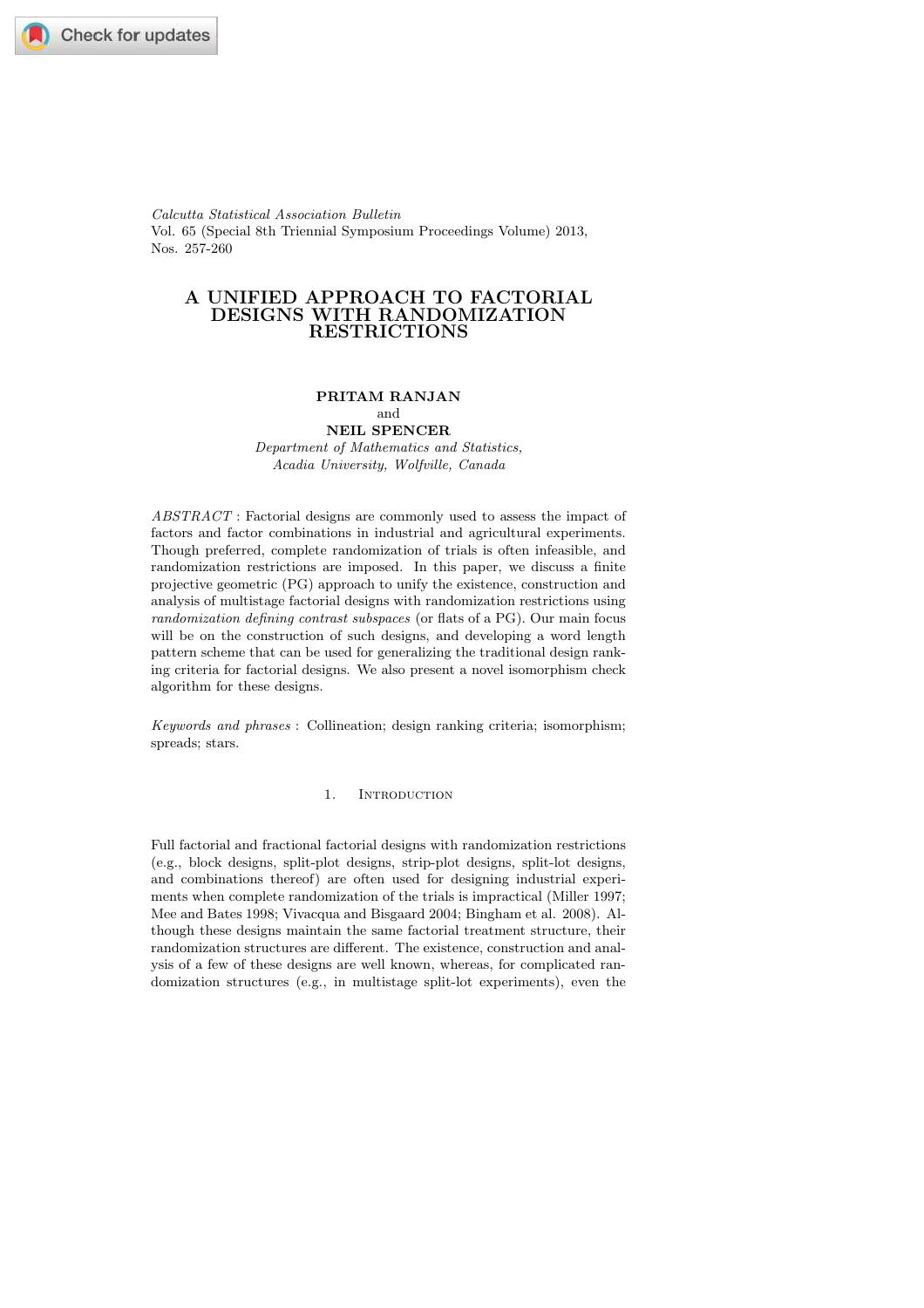existence of a desirable design can be difficult to determine; for instance, Bingham et al. (2008) were forced to search over the set of all possible designs to find those satisfying the required restrictions.

Ranjan et al.  $(2009)$  used the equivalence of a  $2<sup>n</sup>$  factorial experiment and the finite projective geometry  $P_n = PG(n-1, 2)$  to develop a unified theory for the existence and construction of such designs. This formulation is characterized by the features of randomization defining contrast subspaces (RDCSSs) for each stage of randomization, which correspond to the  $(t-1)$ flats of  $\mathcal{P}_n$ . That is, the randomization structure of a multistage factorial experiment is completely characterized by a set of RDCSSs (flats). Ranjan et al. used projective geometric structures like spreads, covers and stars to establish existence results and construction algorithms for such multistage factorial experiments.

From an analysis viewpoint, a common strategy for assessing the significance of factorial effects in unreplicated factorial designs is to use half-normal plots with the restriction that the effects appearing on the same plot must have the same error variance. To ensure the significance assessment of all effects in an experiment, Ranjan et al. (2009) recommended that the RDCSSs be disjoint and large enough to construct useful half-normal plots. Schoen (1999) suggests maintaining a minimum of six - seven points per half-normal plot for meaningful analysis. As a result, the existence and construction of the desired design is equivalent to the availability of a set of disjoint large flats of  $P_n$ . Ranjan et al. (2009) used spreads of  $P_n$ , set of flats that partition  $\mathcal{P}_n$ , for such designs. In many practical situations (e.g., the plutonium alloy experiment of Bingham et al. 2008), overlap among RDCSSs cannot be avoided, thereby making the significance assessment of all factorial effects difficult. For such cases, Ranjan et al. (2010) proposed a new geometric structure called a *star* - a set of distinct flats of  $\mathcal{P}_n$  that share a common overlap.

Though not straightforward, as illustrated in this paper, more than one candidate designs can be constructed in some cases. These designs can then be ranked using optimality criteria like maximum resolution, minimum abberation, number of clear effects and so on. In the spirit of regular fractional factorial designs, we develop a word length pattern scheme that can be used to generalize the traditional design ranking criteria. In order to sort through a class of candidate designs, it is important to check whether two designs are isomorphic. Spencer (2013) developed several isomorphism check algorithms for RDCSS-based designs.

The remainder of this paper is organized as follows: Section 2 establishes the finite projective geometry representation of such multistage factorial designs. We briefly review some important existence results of Ranjan et al. (2009) and Ranjan et al. (2010) in Section 3. The main focus of this paper are Sections 4 and 5. In Section 4, we discuss the construction of such designs using spreads and stars. The word length pattern scheme for RDCSS-based designs is developed in Section 5. In this section, we also briefly review the novel isomorphism check algorithm by Spencer (2013) for sorting through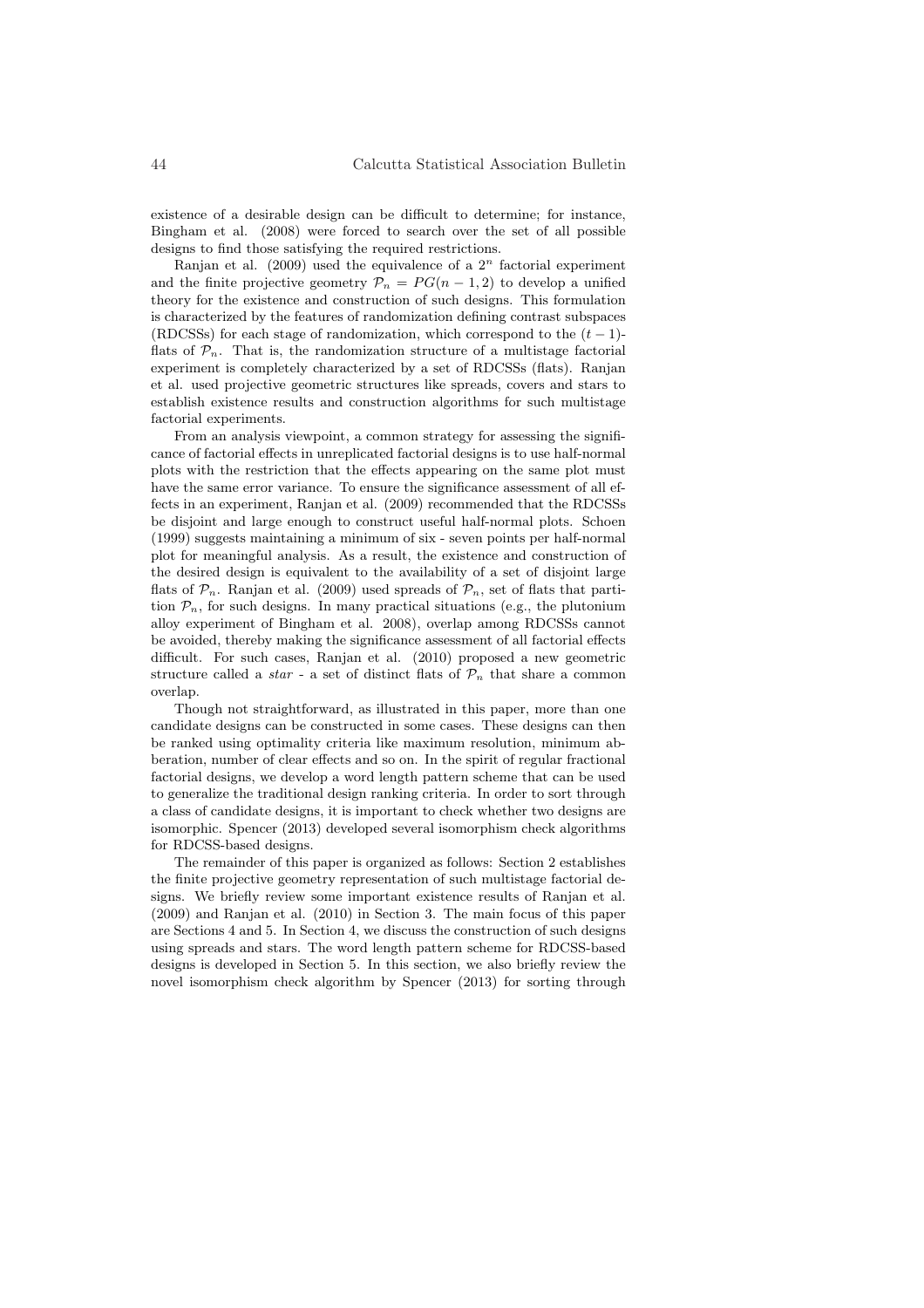these multistage factorial designs. We also point out several interesting open problems in this area. Finally, Section 6 presents a few concluding remarks.

# 2. RDCSSs and projective Geometries

In recent years, considerable attention has been devoted to factorial and fractional factorial designs with specific randomization restrictions, such as blocked designs, split-plot designs, blocked split-plot designs, strip-plot designs and split-lot designs. The treatment structure of these designs are identical, however, they differ in the randomization structures. In this section, we compare the randomization structure of a few such designs.

Ranjan et al. (2009) used a finite projective geometry representation to unify the multistage factorial designs with randomization restrictions. Let  $\mathcal{P}_n = PG(n-1, 2)$  be the  $(n-1)$ -dimensional finite projective space defined by the set of all non-null *n*-dimensional pencils over  $GF(2)$ . Equivalently, let  $F_1, ..., F_n$  be the main effects (or n linearly independent two-level factors), then  $\mathcal{P}_n = \langle F_1, ..., F_n \rangle$  denotes the set of all  $2^n - 1$  factorial effects (excluding the grand mean), where  $\langle \cdots \rangle$  denotes the span. Any *n*-dimensional pencil in  $\mathcal{P}_n$  with r nonzero elements uniquely corresponds to an r-factor interaction. We use the generic term randomization restriction factors to refer to the blocking factors, whole-plot factors, sub-plot factors, sub-sub-plot factors, nesting factors, and so on. For a multistage design, let  $\delta_l^{(j)}$  be the *l*-th randomization restriction factor for stage  $j$ . A set  $S$  of all non-null pencils formed as linear combinations of t independent randomization restriction factors in  $\mathcal{P}_n$  constitutes a  $(t-1)$ -dimensional subspace (or,  $(t-1)$ -flat) of  $\mathcal{P}_n$ (here  $|S| = 2<sup>t</sup> - 1$ ). We call such a  $(t - 1)$ -flat a t-dimensional randomization defining contrast subspace (RDCSS).

A common strategy for assessing the significance of factorial effects in unreplicated factorial designs is to use half-normal plots with the restriction that the effects appearing on the same plot must have the same error variance. In the current setup, the RDCSSs (or equivalently,  $(t-1)$ -flats of  $\mathcal{P}_n$ ) indicate which effects have the same variance and thus can appear on the same halfnormal plot. That is, the overlapping structure of RDCSSs characterizes how to analyze such experiments. To ensure the significance assessment of all effects in an experiment, it is recommended that the RDCSSs be disjoint and large enough to construct useful half-normal plots (i.e., at least six-seven effects per plot).

**Example 2.1** In a  $2^4$  factorial experiment if only batches of 4 homogeneous experimental units are available, one can run a blocked factorial design with 4 blocks of 4 units in each block. That is, two independent blocking factors  $(\delta_1^{(1)}$ and  $\delta_2^{(1)}$ ) have to be selected from  $\mathcal{P}_4$  to divide  $2^4$  treatment combinations into  $2^2$  blocks. In this case, the RDCSS is,  $S_1 = \langle \delta_1^{(1)}, \delta_2^{(1)} \rangle$ , commonly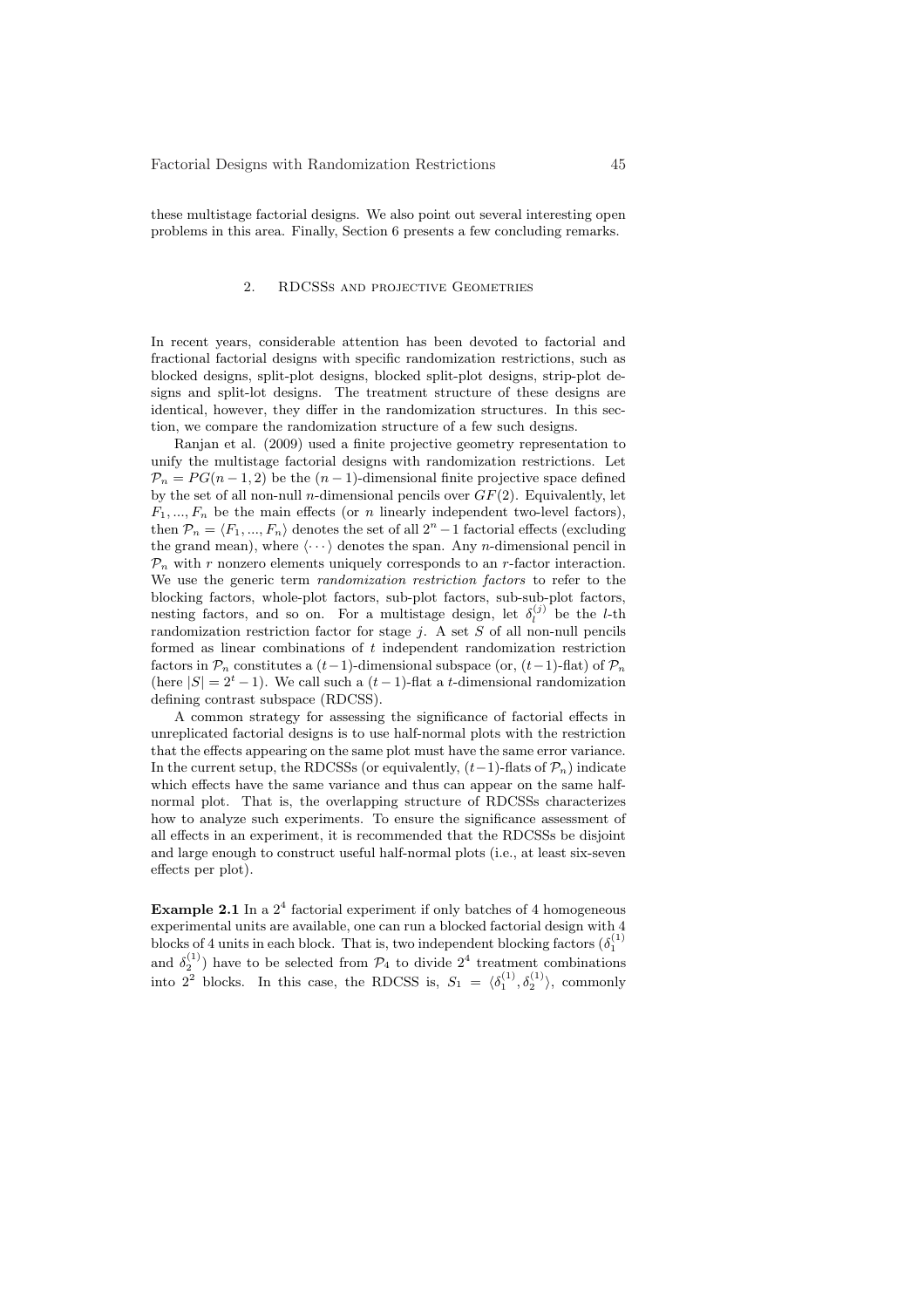known as block defining contrast subgroup/subspace. Typically, higher order interactions are considered for defining blocking factors, and their assessment is sacrificed.

**Example 2.2** Consider a  $2^4$  split-plot design, where A, B are whole-plot factors and C, D are sub-plot factors (e.g., cheese making experiment in Bingham, Schoen and Sitter 2004). Similar to Example 2.1, there is only one stage of randomization restriction and is characterized by  $S_1 = \langle A, B \rangle$  (i.e.,  $\delta_1^{(1)} = A$  and  $\delta_2^{(1)} = B$ ). Though the treatment structure, randomization structure and analysis may appear to be the same as in Example 2.1, it is worth noting that the randomization factors  $\{\delta_1^{(1)}, \delta_2^{(1)}\}$  in Example 2.1 can be chosen by the statistician to benefit the analysis, whereas, in this case, the randomization factors are selected beforehand by the experimenter and assumed to be significant.

**Example 2.3** Consider a  $2^6$  split-split-plot design with two whole-plot factors  $(A, B)$ , two sub-plot factors  $(C, D)$ , and two sub-sub-plot factors  $(E, F)$ . The randomization restrictions are defined by  $S_1 = \langle A, B \rangle$  and  $S_2 = \langle A, B, C, D \rangle$ . In this case, the RDCSSs satisfy the following relationship:  $S_1 \subset S_2 \subset \mathcal{P}_6$ . The effects in  $S_1$  are assumed to be important (too few points for a half-normal plot), and the significance of the remaining factorial effects are assessed via two half-normal plots for  $\mathcal{P}_6\backslash S_2$  and  $S_2\backslash S_1$ .

**Example 2.4** In a  $2^5$  strip-plot design suppose the row configurations are defined by  $A, B$ , and the column configurations by  $C, D, E$  (e.g., washerdryer example in Miller 1997). Then, two RDCSSs,  $S_1 = \langle A, B \rangle$  and  $S_2 =$  $\langle C, D, E \rangle$ , are required to characterize this design. Note that  $S_1$  and  $S_2$ are disjoint (i.e.,  $S_1 \cap S_2 = \phi$ ). From an analysis viewpoint, the effects in  $S_1$  cannot be tested and assumed to be important, whereas, the remaining effects can be tested using two half-normal plots of  $\mathcal{P}_5 \backslash \{S_1 \cup S_2\}$  and  $S_2$ .

**Example 2.5** Consider a three-stage  $2^5$  split-lot design with restrictions  $S_1 \supset \{A, B\}, S_2 \supset \{C\}$  and  $S_3 \supset \{D, E\}$ , for instance, in the plutonium alloy experiment (Bingham et al. 2008). They used  $S_1 = \langle A, B, ABCDE \rangle$ ,  $S_2 =$  $\langle C, AD, ABCDE \rangle$  and  $S_3 = \langle D, E, ABCDE \rangle$ , and tested the significance of all effects except  $ABCDE$  using four half-normal plots. Note that  $S_i$ 's are not disjoint in this case, and  $S_i \cap S_j = \{ABCDE\}$  for all  $i \neq j$ .

In some cases, the construction of such factorial designs is straightforward, whereas in other cases even the existence is unknown. For instance, in Example 2.5, it is ideal to construct three disjoint RDCSSs of size seven each, which turns out to be impossible. Bingham et al. (2008) used a computer search to conclude this, and find the best possible design presented in Example 2.5. Ranjan et al. (2009) and Ranjan et al. (2010) established the ex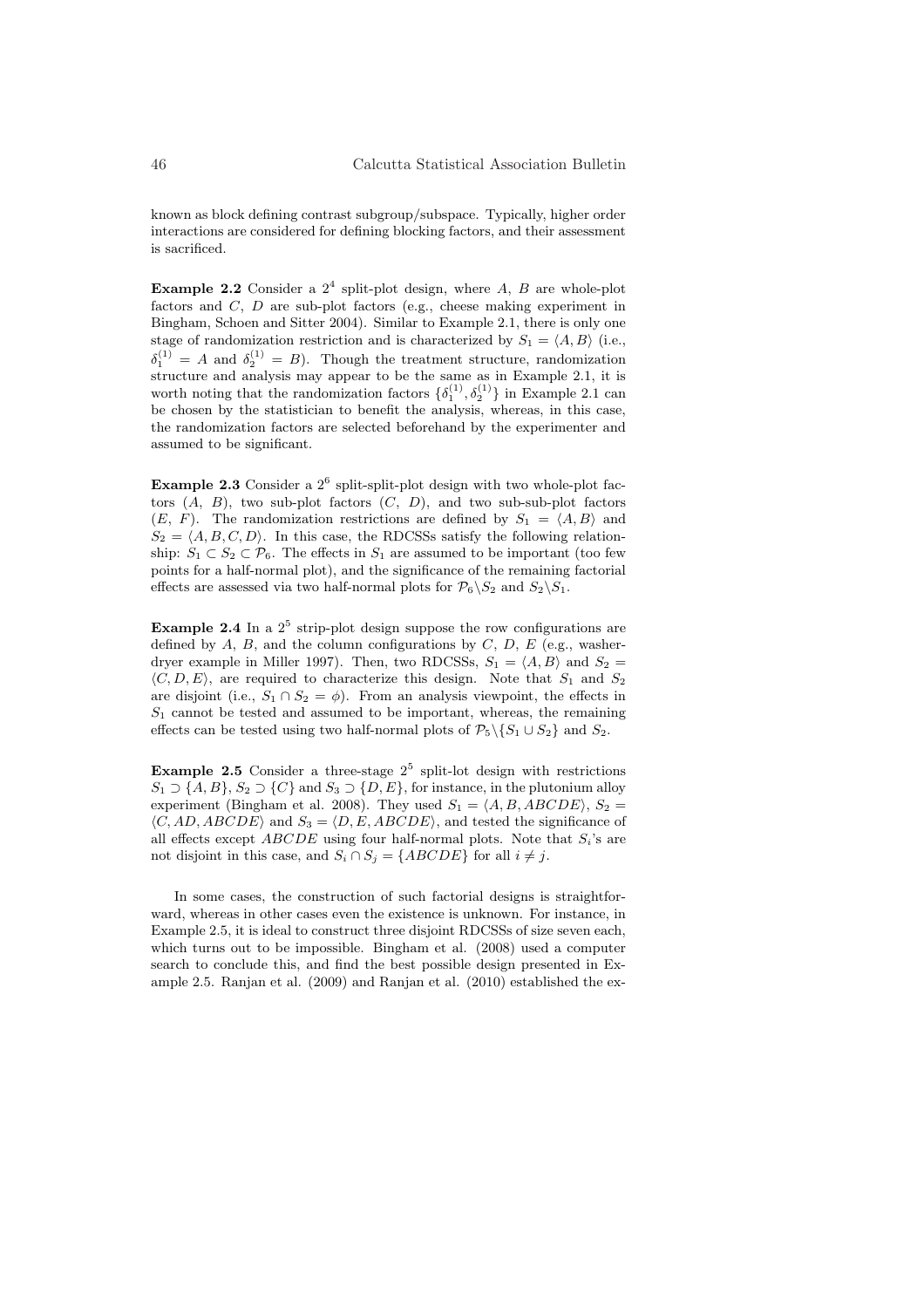istence and construction of such factorial designs using geometric structures like spreads, covers, and stars of  $\mathcal{P}_n$  (a few important results are presented in the next section).

#### 3. Theory of RDCSS-based Designs

Ranjan et al. (2009) established the existence of a set of disjoint RDCSSs in a  $2^n$  experiment via the existence of a spread of  $\mathcal{P}_n = PG(n-1, 2)$ . A spread of  $\mathcal{P}_n$  is a set of disjoint flats of  $\mathcal{P}_n$  that cover  $\mathcal{P}_n$ .

**Definition 3.1** A  $(t_1 - 1, ..., t_{\mu} - 1)$ -spread  $\psi$  of  $\mathcal{P}_n = PG(n - 1, 2)$  is a collection of pairwise disjoint subspaces  $S_i$ ,  $i = 1, ..., \mu$ , such that  $|S_i| = 2^{t_i} - 1$ and  $\mathcal{P}_n = \bigcup_{i=1}^{\mu} S_i$ , where  $1 \leq t_1, \ldots, t_{\mu} \leq n$ .

Without loss of generality, we assume that  $t_1 \leq t_2 \leq \cdots \leq t_{\mu}$ , and nontrivial spreads correspond to  $1 < t_i < n$ . If all  $t_i$ 's are same, the spread  $\psi$ is said to be *balanced*, otherwise, we call  $\psi$  a mixed spread of  $\mathcal{P}_n$ . Though the definition of a mixed spread is simple, its existence for the general case is not guaranteed.

**Lemma 3.1** For the existence of a  $(t_1-1, ..., t_{\mu}-1)$ -spread  $\psi$  of  $PG(n-1, 2)$ , the following conditions are necessary:

- (i)  $2^n 1 = \sum_{i=1}^{\mu} (2^{t_i} 1),$
- (ii)  $t_i + t_j \leq n$  for every  $i \neq j$   $(i, j = 1, ..., \mu)$ .

A necessary and sufficient condition for the existence of a  $(t-1)$ -spread is that t divides n (André 1954). If exists, the size of a balanced  $(t - 1)$ spread  $\psi$  of  $\mathcal{P}_n$  is  $|\psi| = (2^n - 1)/(2^t - 1)$ . From factorial design perspective, the desired number of RDCSSs is typically less than  $\mu$  (the total number of flats in the spread). In that case, if there does not exist a "full" spread with desired flat sizes one can perhaps use a "partial" spread of  $\mathcal{P}_n$ , i.e., a set of disjoint flats of  $\mathcal{P}_n$ , that is not a cover of  $\mathcal{P}_n$ . See Ranjan et al. (2009) for more results on the existence of balanced/mixed full/partial spreads of  $\mathcal{P}_n$ .

In many practical situations like Example 2.5 (same as the plutonium alloy experiment of Bingham et al. 2008), the overlap among the RDCSSs cannot be avoided. For such cases, Ranjan et al. (2010) proposed designs based on a new geometric structure called a star - a set of distinct rays (flats of  $\mathcal{P}_n$ ) that share a common overlap (the nucleus). Let  $\Omega = St(n; t_1, ..., t_n; t_0)$ denote a mixed or unbalanced star that is also a cover (referred to as a covering star) of  $\mathcal{P}_n$  with  $\mu$  rays ((t<sub>i</sub> − 1)-flats) and a (t<sub>0</sub> − 1)-dimensional nucleus, such that  $t_1 \leq \cdots \leq t_{\mu}$ . A covering star can be thought of as a generalization of a spread of  $\mathcal{P}_n$ .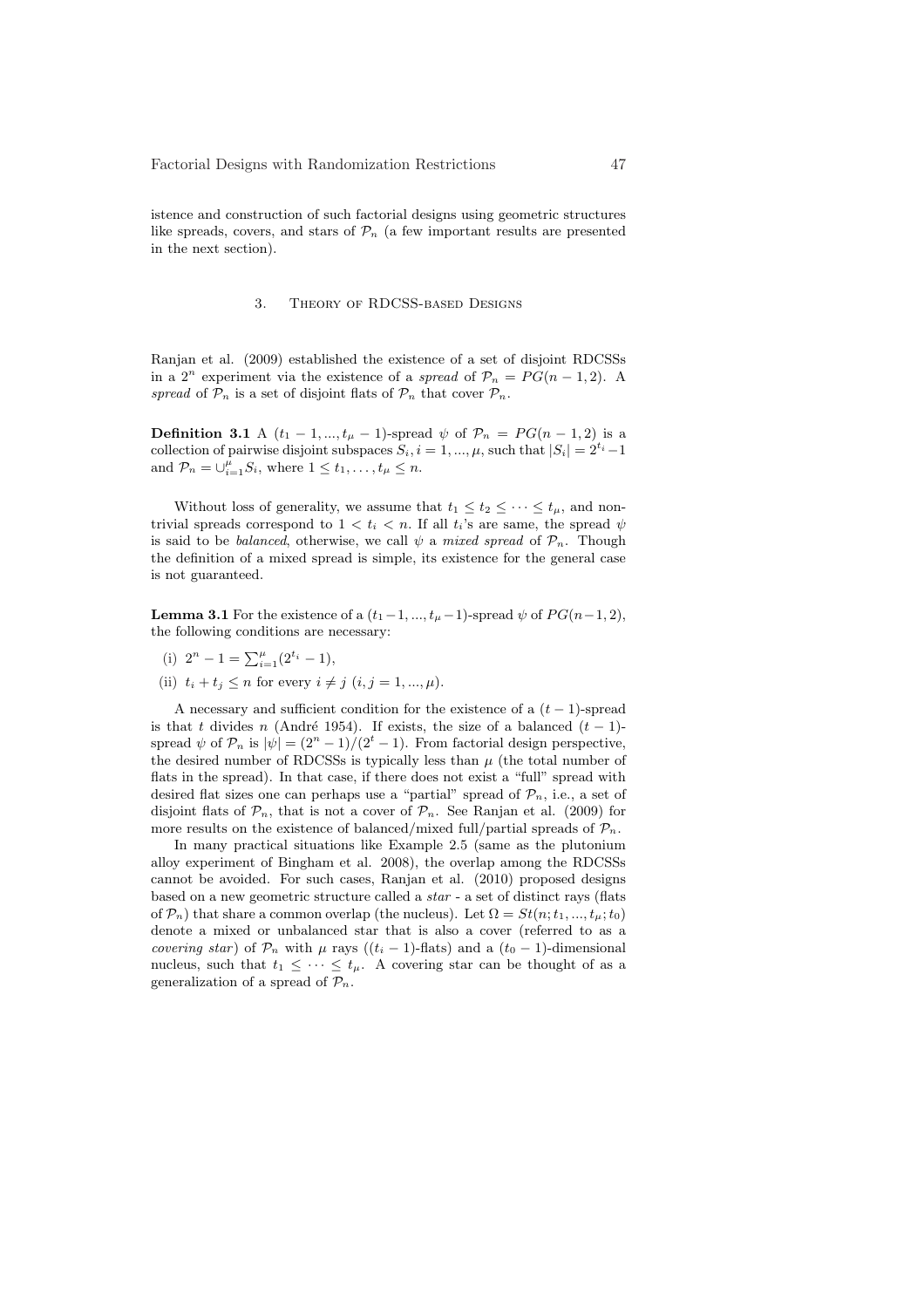**Lemma 3.2** The existence of a covering star  $\Omega = St(n; t_1, ..., t_n; t_0)$  of  $\mathcal{P}_n =$  $PG(n-1, 2)$  is equivalent to the existence of a  $(h_1 - 1, ..., h_n - 1)$ -spread  $\psi$ of  $\mathcal{P}_u = PG(u-1, 2)$ , where  $u = n - t_0$ , and  $h_i = t_i - t_0$  for each i.

Note that a star with empty nucleus (i.e.,  $t_0 = 0$ ) simplifies to a spread. Lemma 3.2 can be combined with Lemma 3.1 to establish necessary conditions for the existence of a covering star  $\Omega = St(n; t_1, ..., t_\mu; t_0)$  of  $\mathcal{P}_n$ . Let  $St(n; \mu; t; t_0)$  be a balanced covering star with  $\mu$  rays consisting of  $(t - 1)$ flats and a  $(t_0 - 1)$ -dimensional nucleus. Then, the existence of a balanced covering star  $\Omega = St(n; \mu; t; t_0)$  of  $\mathcal{P}_n$  is equivalent to the existence of a  $(t-t_0-1)$ -spread  $\psi$  of  $\mathcal{P}_{n-t_0}$ , and depends on the condition  $(t-t_0)$  divides  $(n - t_0)$ . If such a covering star exists, the total number of rays is  $|\Omega| = |\psi| = \mu = (2^{n-t_0} - 1)/(2^{t-t_0} - 1)$ . In such a case if a star is denoted by  $\Omega = \{S_1^*, ..., S_\mu^*\}$  and the corresponding spreads by  $\psi = \{S_1, ..., S_\mu\}$ , then  $S_i^* = \langle S_i, \pi \rangle$ , where  $\pi$  is the nucleus of  $\Omega$ . For convenience, we denote this as  $\Omega = \psi \times \pi$ . Unlike balanced spreads, the existence of balanced covering stars rely on less stringent conditions, and the existence can be guaranteed for every t and  $n$   $(t < n)$ .

**Lemma 3.3** For every  $t$  ( $2 \le t < n$ ) and  $t_0 = t - 1$ , there exists a balanced covering star  $St(n; \mu; t; t_0)$  of  $\mathcal{P}_n = PG(n - 1, 2)$  with  $\mu = 2^{n-t+1} - 1$ .

See Ranjan et al. (2010) for more results on the existence of balanced and mixed covering stars of  $PG(n-1,q)$  for prime or prime power q. Next we discuss how to construct such factorial designs using spreads and stars of  $PG(n-1, 2)$ .

### 4. Construction of RDCSS-based Designs

Our primary objective is to construct a set of RDCSSs (or flats) with predetermined restrictions on the size and their elements, for instance,  $S_1 \supset$  $\{A, B\}, S_2 \supset \{C, D, E, F\}$  and so on. In some cases designs with randomization restrictions are not too difficult to construct (e.g., block designs or split-plot designs), whereas for designs like split-lot designs (in Example 2.5), existence and construction can be challenging. This becomes much harder if we want at least six - seven effects per half-normal plot. Ranjan et al. suggest the following rule:

- 1. If there exists a set of disjoint flats that satisfy the size restriction, construct a full/partial balanced/mixed spread. Then relabel the points of  $\mathcal{P}_n$  (i.e., all  $2^n - 1$  factorial effects) to meet the restriction on the elements of RDCSSs.
- 2. If there does not exist a set of disjoint flats that satisfy the size restriction, construct a full/partial balanced/mixed star. Then relabel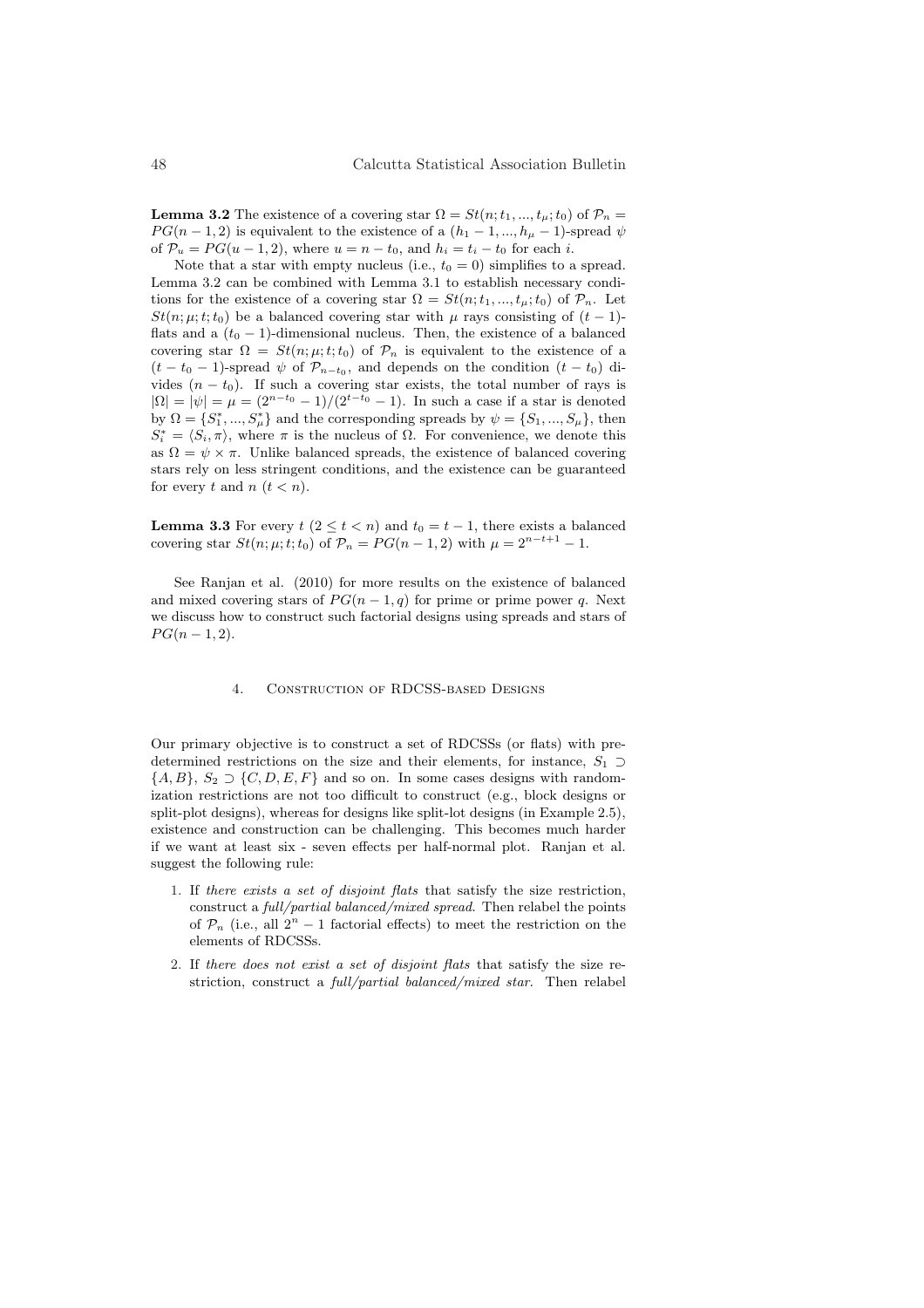the points of  $\mathcal{P}_n$  (i.e., all  $2^n$  factorial effects) to meet the restriction on the elements of RDCSSs.

In this paper, we will only discuss the construction of balanced (full) spreads and balanced covering stars of  $PG(n-1, 2)$ . First we briefly review the construction of spreads and stars, then we present a tool for relabeling the factorial effects.

Recall that a balanced  $(t-1)$ -spread  $\psi$  of  $\mathcal{P}_n$  exists if and only if  $t|n$ , and in that case,  $\mu = |\psi| = (2^n - 1)/(2^t - 1)$ . The construction of such a spread  $\psi$ starts with writing the  $2^n - 1$  nonzero elements of  $GF(2^n)$  in cycles of length  $\mu$  (see Table 4.1). This cyclic construction is ensured by the condition  $t|n$ (Hirschfeld 1998).

Table 4.1 Cycles of length  $\mu$  for a  $(t-1)$ -spread of  $PG(n-1, 2)$ .

|                |                    | . |                |
|----------------|--------------------|---|----------------|
|                |                    | . | $\mu - 1$      |
| μ              | $\mu + 1$          | . | $2\mu - 1$     |
|                |                    |   |                |
| $(2^t - 2)\mu$ | $(2^t - 2)\mu + 1$ | . | $(2^t-1)\mu-1$ |

The elements of this cycle are combined with a root of a primitive polynomial over  $GF(2)$  of degree n. Let w be a root of a primitive polynomial of degree *n* for  $GF(2^n)$ . Then, the  $2^n - 1$  elements of  $\mathcal{P}_n$  are  $w^i$ ,  $i = 0, ..., 2^n - 2$ , where

$$
w^{i} = \alpha_0 w^{n-1} + \alpha_1 w^{n-2} + \dots + \alpha_{n-2} w + \alpha_{n-1}
$$

represents an r-factor interaction  $\delta = (\alpha_0, \alpha_1, ..., \alpha_{n-1})$ , for  $\alpha_i \in GF(2)$ , if exactly r elements in  $\delta$  are nonzero. For instance, a 1-spread of  $PG(3, 2)$ consists of five 1-flats (see Table 4.2). Note that the non-trivial value of  $t$ that divides  $n = 4$  is  $t = 2$  (i.e., a 1-spread).

Table 4.2 A 1-spread  $\psi_1$  of  $PG(3, 2)$  obtained using the cyclic construction.

| $\mathcal{D}1$ | פר             | $\mathcal{D}_3$ |     | $\mathcal{D}5$ |
|----------------|----------------|-----------------|-----|----------------|
| $\overline{D}$ |                | B               |     | CD             |
| BC             | АB             | ACD             | ΒD  | AC             |
| BCD            | $\mathit{ABC}$ | ABCD            | ABD | A D            |

For  $n = 5$  (or any prime n), there does not exist any non-trivial balanced spread of  $\mathcal{P}_n$ . For  $n = 6$ , both 1-spread and 2-spread exist. Table 4.3 presents the cyclic 2-spread of  $\mathcal{P}_6$ .

We now discuss the construction of a balanced covering star  $St(n; \mu; t; t_0)$ of  $P_n$ . From Theorem 3 of Ranjan et al. (2009), one can construct two disjoint flats,  $\pi$  (a (t<sub>0</sub> − 1)-flat) and  $\mathcal{U}$  (a (n − t<sub>0</sub> − 1)-flat) of  $\mathcal{P}_n$ . Assuming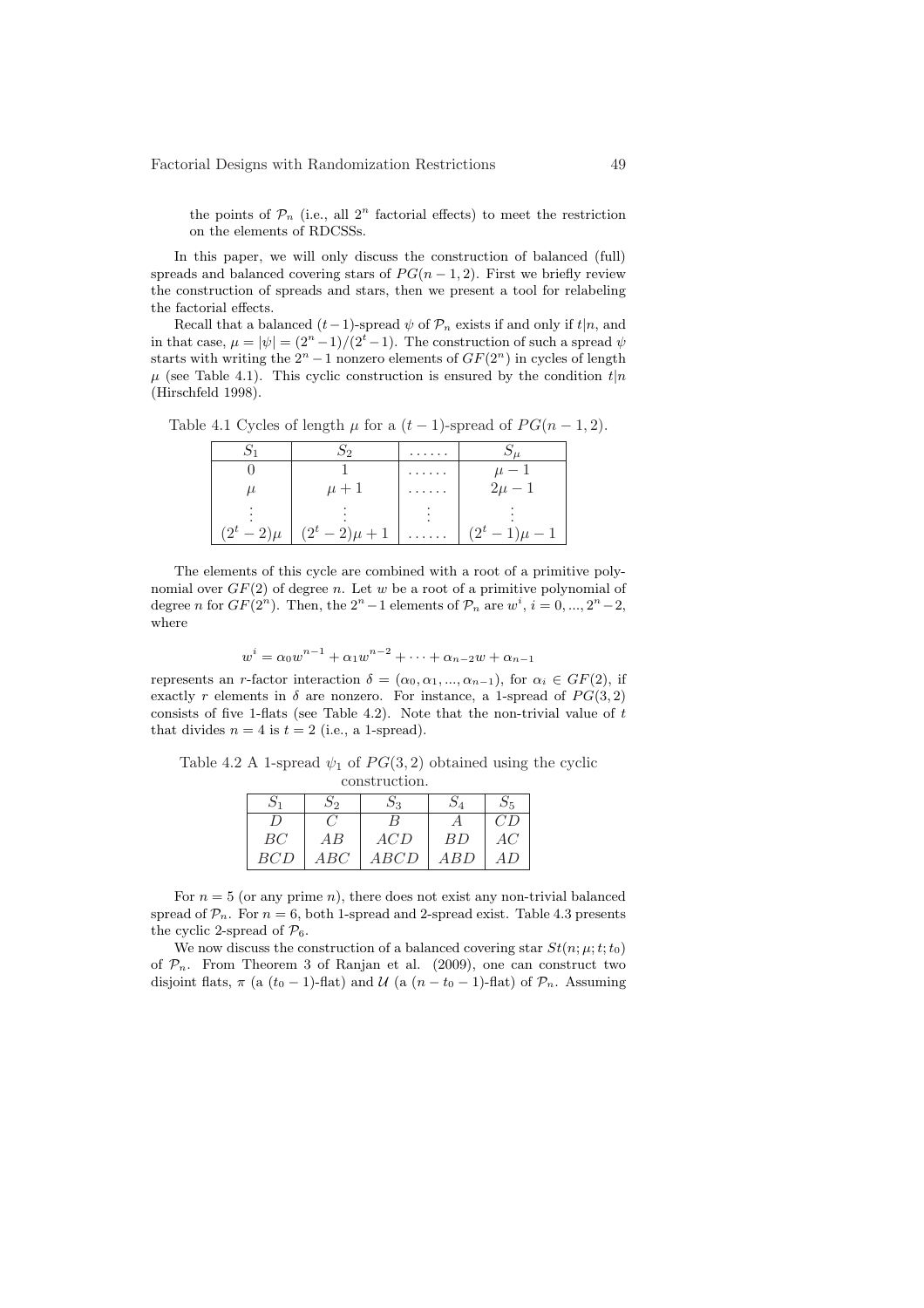Table 4.3 A 2-spread  $\psi_2$  of  $PG(5, 2)$  using the cyclic construction.

| $S_1$       | 5 <sub>2</sub>        | $S_3$        | $S_4$                                     | $S_5$         | 56          | $S_7$ | $S_8$        | $S_9$ |
|-------------|-----------------------|--------------|-------------------------------------------|---------------|-------------|-------|--------------|-------|
| F           | E                     | D            | $\overline{C}$                            | В             | A           | EF    | DE           | CD    |
| BC          | AB                    | AEF          | DF                                        | CE            | <b>BD</b>   | AC    | <b>BEF</b>   | ADE   |
| <b>CDEF</b> | BCDE                  | ABCD         | ${\rm A} {\rm B} {\rm C} {\rm E} {\rm F}$ | ABDF          | ACF         | BF    | AE           | DEF   |
| CDE         | <b>BCD</b>            | ABC          | ABEF                                      | ADF           | CF          | BE    | AD           | CEF   |
| <b>BDE</b>  | ACD                   | <b>BCEF</b>  | ABDE                                      | <b>ACDEF</b>  | <b>BCDF</b> | ABCE  | <b>ABDEF</b> | ACDF  |
| <b>BCF</b>  | ABE                   | ADEF         | CDF                                       | BCE           | ABD         | ACEF  | BDF          | ACE   |
| <b>BDEF</b> | $\operatorname{ACDE}$ | <b>BCDEF</b> | ABCDE                                     | <b>ABCDEF</b> | ABCDF       | ABCF  | ABF          | AF    |

 $(t - t_0)(n - t_0)$ , let  $\psi = \{S_1, ..., S_\mu\}$  be a  $(t - t_0 - 1)$ -spread of U, then a balanced covering star  $St(n; \mu; t; t_0)$  of  $\mathcal{P}_n$  is  $\Omega = \{S_1^*, ..., S_\mu^*\}$  with  $\mu$  rays  $S_i^* = \langle S_i, \pi \rangle$  and nucleus  $\pi$ . For instance, a covering star  $St(5; 4; 3; 1)$  of  $\mathcal{P}_5$ can be constructed using  $\psi_1$  in Table 4.2. Let  $\pi = \{E\}$  and  $\mathcal{U} = \langle A, B, C, D \rangle$ , then the resulting star is  $\Omega_1 = \{S_1^*, ..., S_5^*\}$ , where  $S_i^* = \langle S_i, E \rangle$  and  $S_i \in \psi_1$ ,  $i = 1, ..., 5$  (see Table 4.4).

Table 4.4 A balanced covering star  $\Omega_1 = St(5; 5; 3; 1)$  of  $PG(4, 2)$ based on  $\psi_1$  (Table 4.2).

| $S_1^*$     | $S^*_{2}$     | $S^*_{2}$    | $S^*_A$    | $S^*_{5}$ |
|-------------|---------------|--------------|------------|-----------|
| D           | $\mathcal{C}$ | B            | A          | CD        |
| BC          | AB            | ACD          | BD         | AC        |
| <i>BCD</i>  | ABC           | ABCD         | ABD        | AD        |
| E           | E             | F.           | E          | E         |
| DE          | CE            | ВE           | AE         | CDE       |
| BCE         | ABE           | ACDE         | <b>BDE</b> | ACE       |
| <b>BCDE</b> | ABCE          | <b>ABCDE</b> | ABDE       | ADE       |

Note that the spreads and stars obtained in this manner may not satisfy the experimenter's requirement on the containment of specific randomization restrictions factors. Despite using a different primitive polynomial or perhaps alternative construction methods (e.g., transversal approach), the resulting spread (or star) may require relabeling of the factorial effects to meet the needs for the experimental design. The relabeling of factorial effects or points of  $\mathcal{P}_n$  can be done using a *collineation* (Coxeter 1974; Batten 1997).

**Definition 4.1** A collineation of  $\mathcal{P}_n = PG(n-1, 2)$  is a permutation of its points such that  $(t-1)$ -flats are mapped to  $(t-1)$ -flats, for  $1 \le t \le n$ . Such a permutation can be characterized by an  $n \times n$  matrix referred to as the collineation matrix (denoted by  $C$ ).

This collineation matrix C can be used to map any element  $\delta \in \mathcal{P}_n$  to another element  $\delta' = \mathcal{C} \cdot \delta \in \mathcal{P}_n$ , where  $\delta$  and  $\delta'$  are column vectors. Such a collineation matrix can be constructed by mapping a set of  $n$  linearly independent basis elements, typically, the canonical basis (i.e., the main effects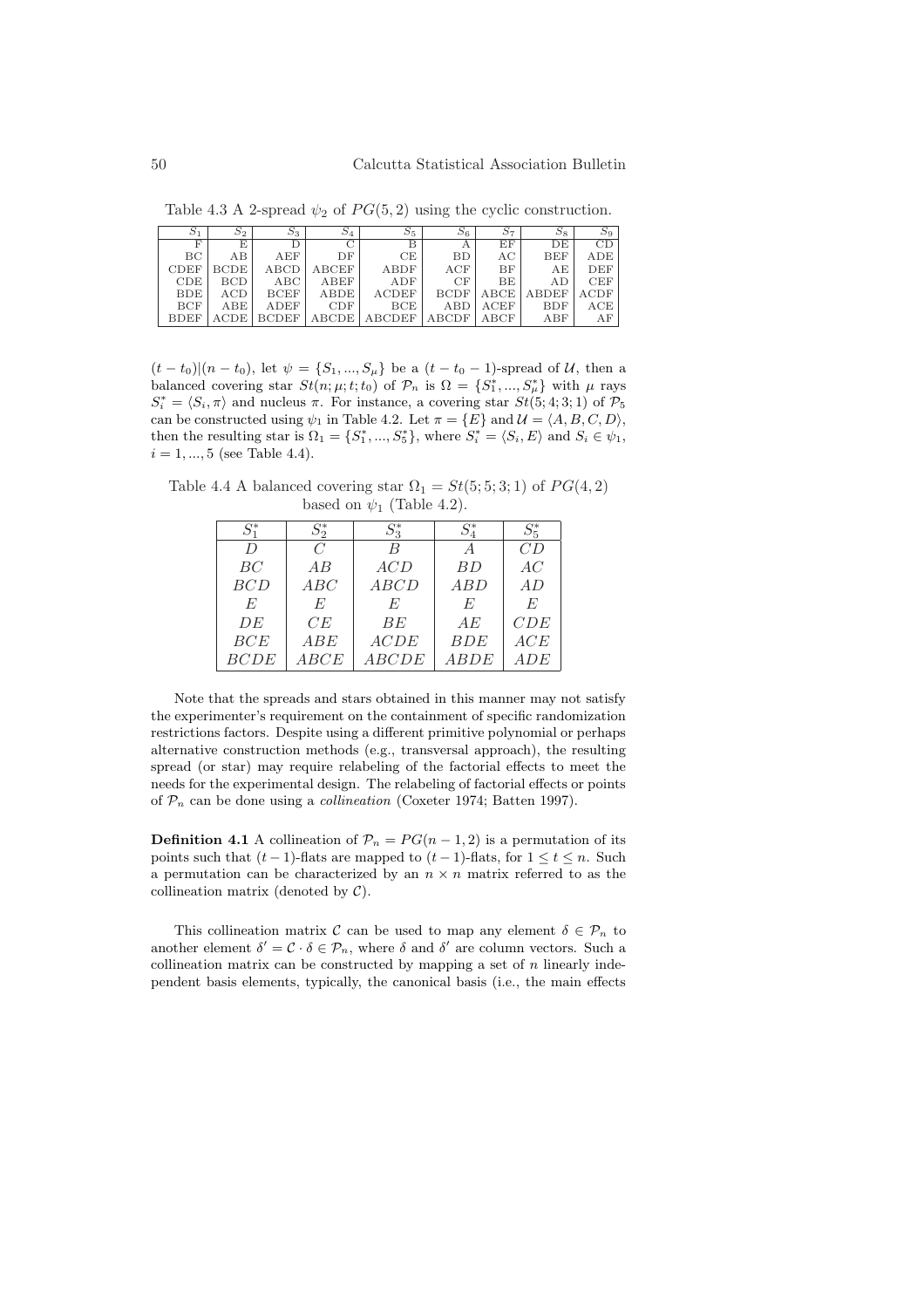or *n* basic factors), to another set of *n* linearly independent basis elements (or factorial effects) of  $\mathcal{P}_n$ . Let  $\mathcal{C}_n$  be the set of all distinct  $n \times n$  collineation matrices for  $P_n = PG(n-1, 2)$ , then the total number of collineation matrices for  $\mathcal{P}_n$  is  $|\mathcal{C}_n| = \prod_{i=1}^n (2^{n} - 2^{i-1})$ . The result follows from a counting argument based on the total number of possible options for mapping the i-th independent basis element given that  $i - 1$  linearly independent basis elements have already been mapped. We now present a few examples to illustrate how to construct such collineation matrices, and how they are used in constructing factorial designs with randomization restrictions.

**Example 4.1** Suppose we wish to construct a two-stage  $2^6$  split-lot experiment in 64 runs with randomization restrictions defined by  $S_1 \supset \{A, B, C\}$ and  $S_2 \supset \{D, E, F\}$ . This is a toy example, as one can simply construct  $S_1 = \langle A, B, C \rangle$  and  $S_2 = \langle D, E, F \rangle$  to meet all the desired features (the factor assignment based on the randomization restrictions and the size requirement for useful half-normal plots). Nonetheless, we use this simple example to illustrate the steps of construction (more complicated examples will follow).

Since  $t = 3$  divides  $n = 6$ , there exists a 2-spread of  $\mathcal{P}_6$  (e.g.,  $\psi_2$  in Table 4.3). Clearly, all  $S_i$ 's meet the size requirement, however, the elements of  $\psi_2$  will have to be relabeled to meet the factor assignment or randomization restrictions. That is, we need to construct a collineation matrix  $\mathcal C$  for the desired relabeling.

- 1. Identify the flats  $(S_i$ 's in  $\psi_2$ ) to be mapped. Since n independent effects (or pencils) are required for constructing the collineation matrix, and each  $S_i$  contains t independent effects, we need  $n/t$  (here,  $n/t = 6/3 =$ 2) flats from  $\psi_2$ . Suppose we choose  $S_1$  and  $S_2$ .
- 2. Identify the set of n linearly independent effects from the chosen flats that will be mapped.

Suppose we wish to establish the following mapping:

$$
S_1: F \to A, BC \to B, CDEF \to C,
$$
  
\n
$$
S_2: E \to D, AB \to E, BCDE \to F.
$$
 (4.1)

If the mapping in (4.1) is defined by C, the inverse mapping  $C^{-1}$  is characterized by

$$
A \to F, \quad B \to BC, \quad C \to CDEF,
$$
  

$$
D \to E, \quad E \to AB, \quad F \to BCDE.
$$

The corresponding matrices are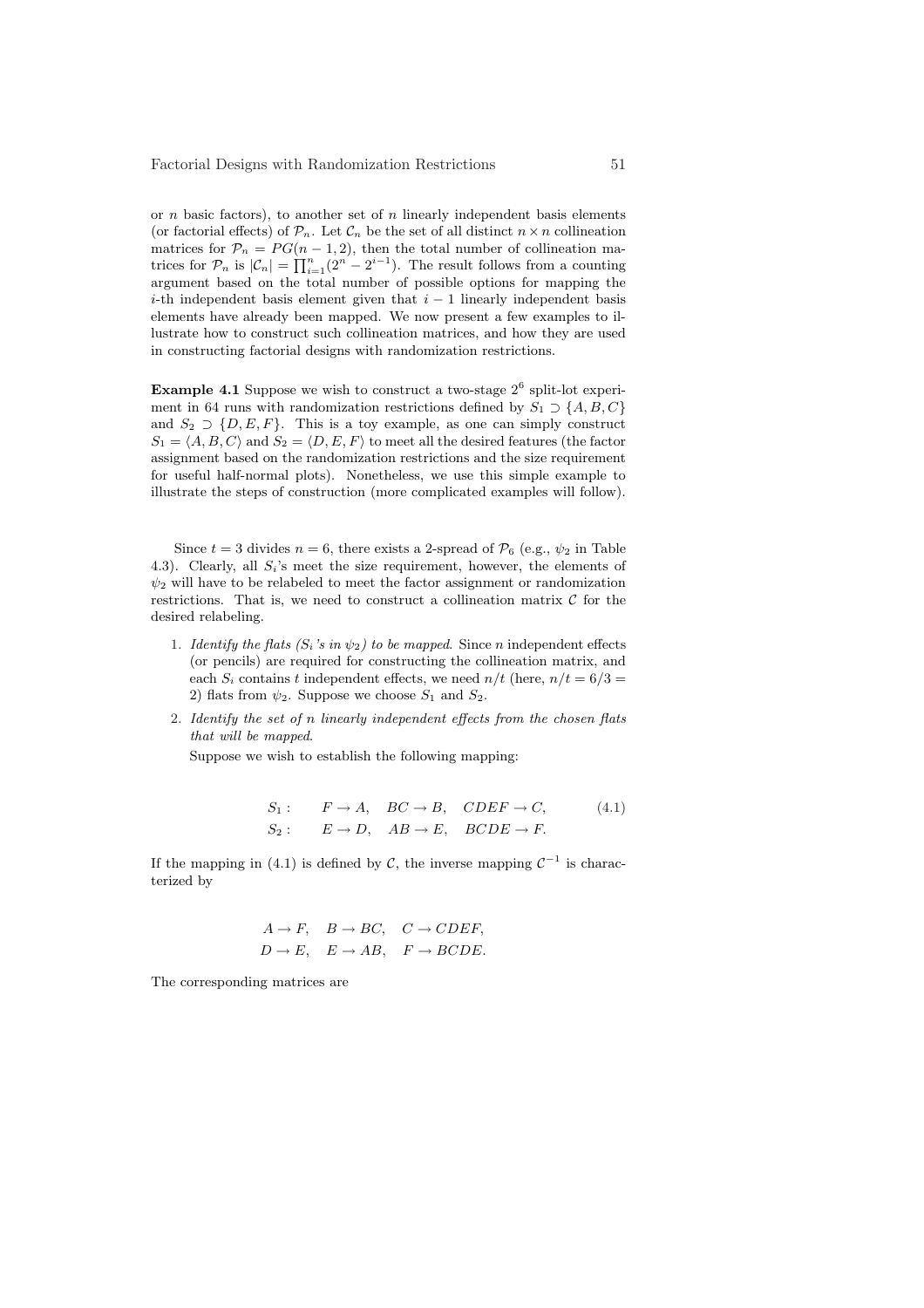| $C^{-1} =$ | $\left(\begin{array}{cccccc} 0 & 0 & 0 & 0 & 1 & 0 \\ 0 & 1 & 0 & 0 & 1 & 1 \end{array}\right)$ |  |  |  |  | $\left(\begin{array}{rrrrr} 1 & 1 & 1 & 0 & 0 & 1 \\ 0 & 0 & 1 & 1 & 0 & 0 \end{array}\right)$    |  |  |                                                     |  |
|------------|-------------------------------------------------------------------------------------------------|--|--|--|--|---------------------------------------------------------------------------------------------------|--|--|-----------------------------------------------------|--|
|            |                                                                                                 |  |  |  |  |                                                                                                   |  |  |                                                     |  |
|            |                                                                                                 |  |  |  |  |                                                                                                   |  |  |                                                     |  |
|            | $\begin{array}{ccccccccc}\n0 & 1 & 1 & 0 & 0 & 1 \\ 0 & 0 & 1 & 0 & 0 & 1\n\end{array}$         |  |  |  |  | $\left[\begin{array}{ccccccc} 1 & 1 & 1 & 0 & 0 & 0 \\ 0 & 0 & 0 & 1 & 1 & 0 \end{array}\right],$ |  |  |                                                     |  |
|            | $\begin{pmatrix} 0 & 0 & 1 & 1 & 0 & 1 \end{pmatrix}$                                           |  |  |  |  |                                                                                                   |  |  | 1 0 0 0 0 0                                         |  |
|            | 1 0 1 0 0 0 1                                                                                   |  |  |  |  |                                                                                                   |  |  | $1 \quad 1 \quad 1 \quad 1 \quad 0 \quad 0 \quad 1$ |  |

and the transformed spread  $\psi_2' = C^{-1} \cdot \psi_2$ , which satisfied the experimenter's requirement, is shown in Table 4.5.

Table 4.5 The transformed 2-spread  $\psi_2' = C^{-1} \cdot \psi_2$  of  $PG(5, 2)$  for Example 4.1.

|     | $S_2$ | $S_3$       | $S_4$        | 55           |             | $S_7$         |                    | $S_9$       |
|-----|-------|-------------|--------------|--------------|-------------|---------------|--------------------|-------------|
| А   | D     | <b>BDF</b>  | ABCF         | ACF          | ACEF        | AD            | BF                 | ACD         |
| B   | E     | <b>CDEF</b> | ABDF         | ABCDF        | ABCD        | BE            | CDF                | ABCE        |
| C   | F     | ACDE        | <b>BCDEF</b> | <b>ABDEF</b> | ABE         | CF            | <b>ACDEF</b>       | ABF         |
| AC  | DF    | ABCEF       | ADE          | <b>BCDE</b>  | <b>BCF</b>  | <b>ACDF</b>   | ABCDE <sup>1</sup> | <b>BCDF</b> |
| ABC | DEF   | ABD         | BEF          | AEF          | ADF         | <b>ABCDEF</b> | ABEF               | <b>ADEF</b> |
| AB  | DE    | BCE         | CD           | BD           | <b>BDEF</b> | ABDE          | <b>BCD</b>         | <b>BDE</b>  |
| ВC  | ΕF    | AF          | ACE          | CЕ           | CDE         | <b>BCEF</b>   | АE                 | <b>CEF</b>  |

**Example 4.2** Consider a three-stage  $2^6$  factorial experiment with the randomization restrictions defined by  $S_1 \supset \{A, B, C\}$ ,  $S_2 \supset \{D, E\}$  and  $S_3 \supset$  ${F}.$  In this case,  $S_1 = \langle A, B, C \rangle$ ,  $S_2 = \langle D, E \rangle$  and  $S_3 = \langle F \rangle$  are all pairwise disjoint, but the minimum size requirement would be violated, and the assessment of several potentially important effects in  $\langle D, E, F \rangle$  will have to be sacrificed.

Since there exists a 2-spread of  $P_6$ , one can construct a collineation matrix C to transform  $\psi_2$  (Table 4.3) to  $\psi_2'' = C^{-1} \cdot \psi_2$  that meets the experiment's restriction on the randomization of the trials and meets the size requirement for efficient analysis. The desired collineation matrix  $\mathcal C$  can be obtained using the following mapping:

$$
S_1
$$
:  $F \to A$ ,  $BC \to B$ ,  $CDEF \to C$ ,  
\n $S_2$ :  $E \to D$ ,  $AB \to E$ ,  $S_3$ :  $D \to F$ .

**Example 4.3** Consider a three-stage  $2^5$  split-lot design in 32 experimental units with restrictions  $S_1 \supset \{A, B\}, S_2 \supset \{C\}$  and  $S_3 \supset \{D, E\}$  (e.g., in the plutonium alloy experiment of Bingham et al. 2008). Similar to Example 4.2, the obvious set of disjoint RDCSSs  $S_1 = \langle A, B \rangle$ ,  $S_2 = \langle C \rangle$  and  $S_3 = \langle D, E \rangle$ violate the minimum size requirement for efficient analysis via half-normal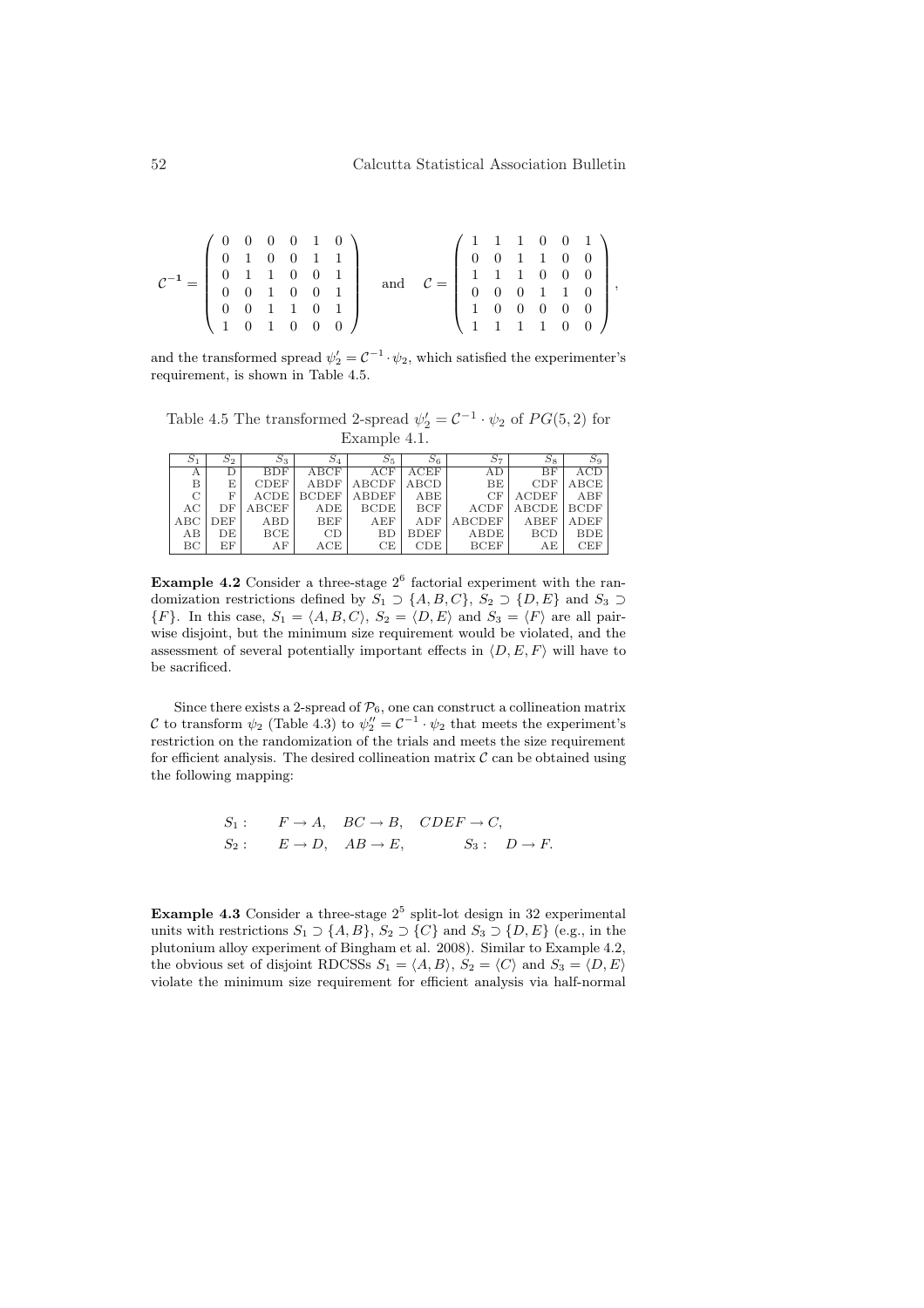plots. It is desired to construct RDCSSs with  $t_i \geq 3$ . However, according to Theorem 3 of Ranjan et al. (2009), since  $t(= 3) > n/2 (= 2.5)$ , there does not exist even two disjoint 2-flats in  $PG(4, 2)$ , and an overlap cannot be avoided.

Bingham et al. (2008) used a computer search to come up with  $S_1$  $\langle A, B, ABCDE \rangle$ ,  $S_2 = \langle C, AD, ABCDE \rangle$  and  $S_3 = \langle D, E, ABCDE \rangle$ . From an analysis viewpoint, this design is acceptable because the significance of all effects except  $ABCDE$  can be assessed. Note that the RDCSSs,  $S_1, S_2, S_3$ , are rays of a balanced covering star  $\Omega'_1 = St(5, 5, 3; 1) = \{S_1^*, S_2^*, S_3^*, S_4^*, S_5^*\}$ of  $PG(4, 2)$ , with  $S_i^* = S_i$  for  $i = 1, ..., 3$ , and  $\Omega'_1$  is obtained by applying the following mapping to  $\Omega_1$  in Table 4.4 :

$$
S_1^* : D \to A, BC \to B,
$$
  
\n
$$
S_2^* : C \to C, S_3^* : ACD \to D, BE \to E.
$$

This begs the question whether or not there exist other stars that can be used to obtain a better design in this case. Recall that a balanced covering star  $St(n; \mu; t; t_0)$  of  $PG(n - 1, 2)$  exists if and only if  $(t - t_0)|(n - t_0)$ .

- For  $t_0 = 1$  and  $n = 5$ , the feasible options for constructing stars are:  $t = 2$  and  $t = 3$ . (Bingham et al. used a star with  $t = 3$ ).
- For  $t_0 = 2$  and  $n = 5$ , only  $t = 3$  leads to a feasible star with  $\mu =$  $(2<sup>3</sup> - 1)(2<sup>1</sup> - 1) = 7$  rays (the existence follows from Lemma 3.3).
- For  $t_0 = 3$  and  $n = 5$ , the only possible star is with  $t = 4$  and  $\mu =$  $(2<sup>2</sup> - 1)(2<sup>1</sup> - 1) = 3$  (the existence follows from Lemma 3.3).

Note that the last case with  $t_0 = 3$  and  $t = 4$  leads to the best design from an analysis viewpoint as all factorial effects can be assessed using four halfnormal plots, one for the nucleus  $\pi$  (with seven effects) and three plots for  $S_i\setminus\pi$ , for  $i=1,2,3$  (each with eight effects). We now implement the systematic procedure discussed above for constructing such a star-based design. We will construct this design in two steps: first construct a  $St(5; 3; 4; 3)$ , and then use an appropriate collineation to match the randomization restrictions.

• Similar to the spread-to-star construction shown in Table 4.4, one can construct  $\Omega = St(5, 3, 4, 3)$  as follows: Let  $\pi = \langle A, B, C \rangle$  and  $\mathcal{U} =$  $\langle D, E \rangle$  be two disjoint flats of  $P_5$ . Then, the star obtained from this construction is  $\Omega = \{ \langle D, \pi \rangle, \langle E, \pi \rangle, \langle DE, \pi \rangle \}$  as  $\psi = \{ \{D\}, \{E\}, \{DE\} \}$ is the only 0-spread of  $U$ . That is,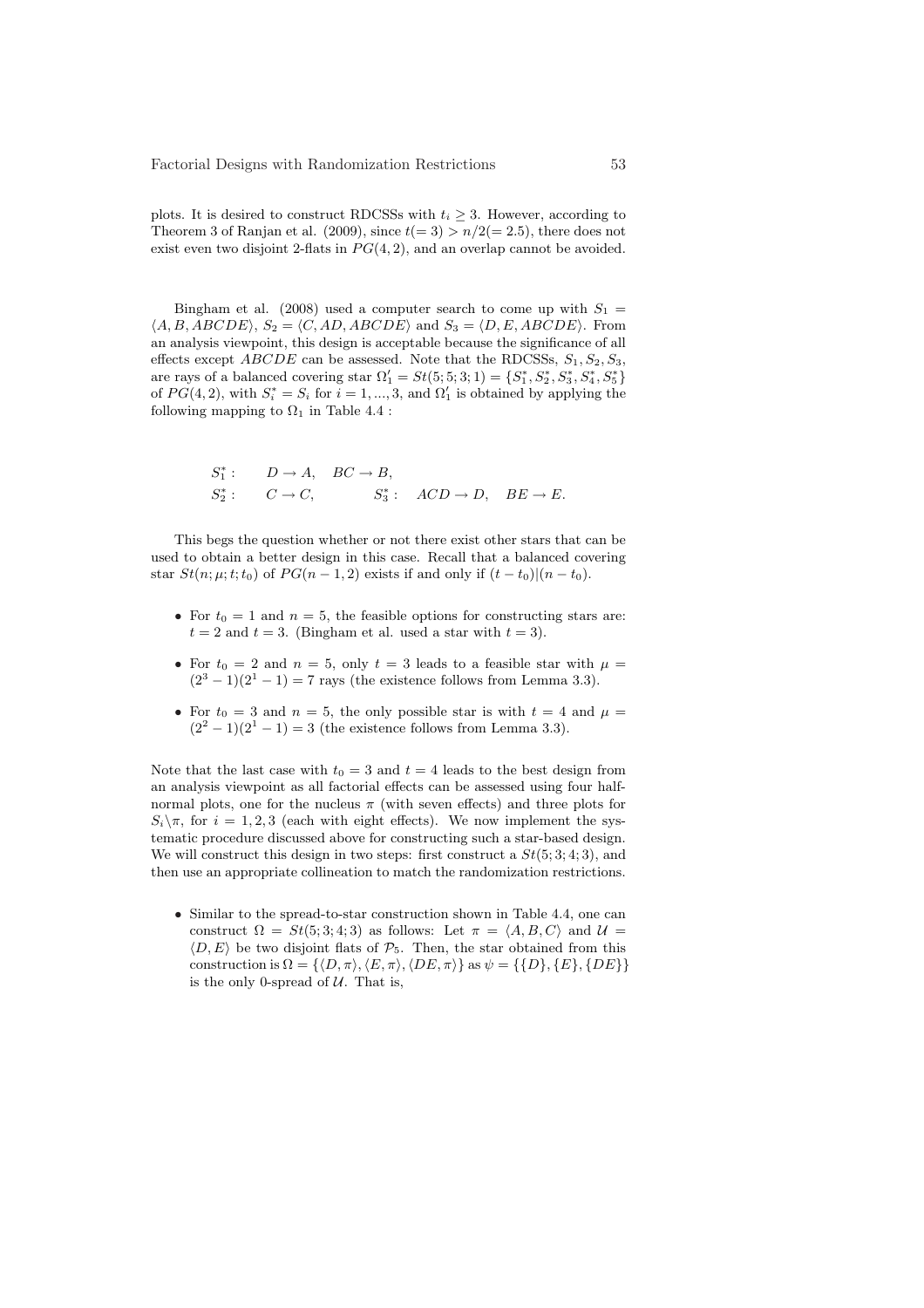- $S_1^*$  = {A, B, AB, C, AC, BC, ABC, D, AD, BD, ABD, CD, ACD, BCD, ABCD},
- $S_2^*$  $= \{A, B, AB, C, AC, BC, ABC, E, AE, BE, ABE, CE, ACE, BCE,$ ABCE},
- $S_3^*$  $= \{A, B, AB, C, AC, BC, ABC, DE, ADE, BDE, ABDE, CDE,$ ACDE, BCDE, ABCDE}.
- Clearly, the RDCSSs characterized by  $\Omega$  do not satisfy the experimenter's restriction on the randomization of factors  $(S_1 \supset \{A, B\},\)$  $S_2 \supset \{C\}$  and  $S_3 \supset \{D, E\}$ , and a relabeling is needed. The desired collineation matrix  $\mathcal C$  (for relabeling  $\mathcal P_5$ ) can be obtained by the following mapping:

$$
S_1
$$
:  $AD \rightarrow A$ ,  $BD \rightarrow B$ ,  $S_2$ :  $E \rightarrow C$ ,  
\n $S_3$ :  $DE \rightarrow D$ ,  $CDE \rightarrow E$ .

The resulting star  $\Omega' = C^{-1} \cdot \Omega$  is given by

- $S_1^*$  = {ACD, BCD, AB, ACE, DE, ABDE, BCE, CD, A, B, ABCD, ADE, CE, ABCE, BDE},
- $S_2^*$  = {ACD, BCD, AB, ACE, DE, ABDE, BCE, C, AD, BD, ABC, AE, CDE, ABCDE, BE},
- $S_3^*$  = {ACD, BCD, AB, ACE, DE, ABDE, BCE, D, AC, BC, ABD, ACDE, E, ABE, BCDE},

where the common overlap (nucleus) is  $\pi = \langle ACD, AB, DE \rangle$ . The main idea behind choosing these relabelings was to make sure that the main effects are not in the overlap.

Although the choice of  $n$  independent mappings for constructing a collineation matrix  $\mathcal C$  is not difficult, one may have to try a few combinations to make sure that the set of  $n$  mappings are linearly independent. Assuming one can construct several spread/star - based designs that satisfy the experimenter's requirements, the next section presents techniques for finding good candidates from a class of acceptable designs.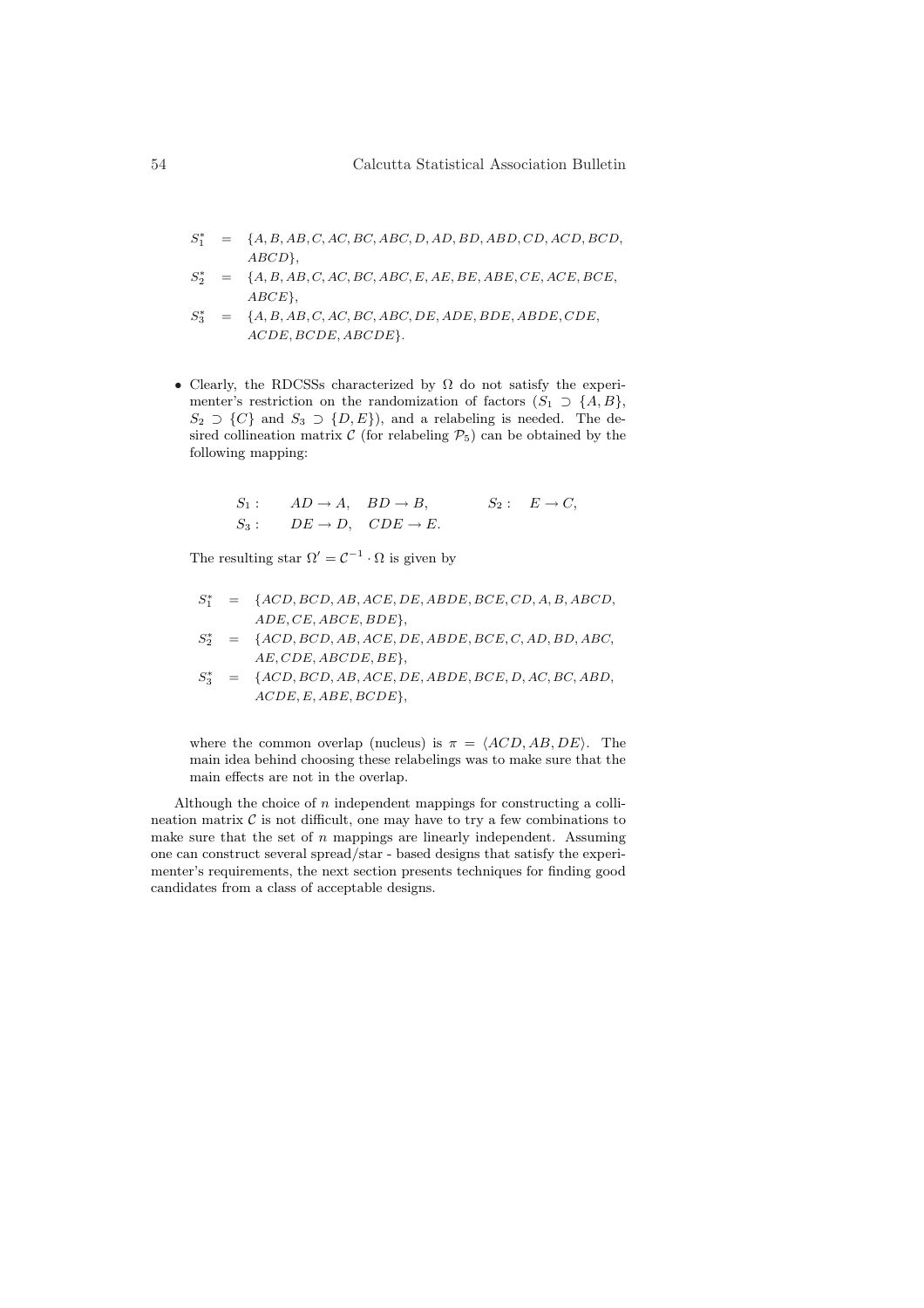# 5. Ranking of RDCSS-based Designs

The construction methods for spreads (stars) and different choices of collineation matrices may lead to several acceptable designs that satisfy the randomization restrictions imposed by the experimenter, and the size restriction for half-normal plot analysis. In such a case, one might want to rank the designs based on some design criteria, and/or check whether the designs obtained are distinct or isomorphic. In this section, we briefly discuss a few ranking criteria, and an algorithm for checking isomorphism of such designs.

### 5.1 Design criteria

Several design criteria have been proposed thus far for ranking regular and non-regular fractional factorial designs, for instance, maximum resolution criterion (Box and Hunter 1961), minimum aberration (Fries and Hunter 1980), maximum number of clear effects (Wu and Chen 1992) and generalized minimum aberration (Deng and Tang 1999). Though most of the literature on design ranking criteria focused on fractions of completely randomized  $2^k$ factorial designs, some of these criteria have also been generalized for designs with randomization restrictions like split-plot designs (e.g., Bingham and Sitter 1999; Mukerjee and Fang 2002). Note that most of these criteria are based on the word length pattern of the underlying fraction defining contrast subgroup (FDCSG).

It is straightforward to draw parallelism between FDCSGs and RDCSSs, however it is important to note that a typical design criterion is based on only one FDCSG, whereas in the current framework, we have multiple RDCSSs even in the unreplicated full factorial case. For fractional factorial designs with randomization restrictions, we will have to combine stage-wise FDCSGs with RDCSSs to account for the variance distribution of the new factors. To avoid the additional complexity due to fractionation, we only discuss the word length pattern for unreplicated full factorial RDCSS-based designs.

Alternatively, one can use the V-criterion developed for multistage factorial designs with randomization restrictions (Bingham et al. 2008). The V-criterion is computed as

$$
V = \sum_{j=1}^{m^*} (p_j - \bar{p})^2,
$$

where  $m^*$  is the total number of half-normal plots required for the significance assessment of factorial effects,  $p_i$  is the proportion of main effects and 2fi's in the j-th half-normal plot, and  $\bar{p}$  the average of  $p_j$ 's. Bingham et al. recommend minimizing the value of V.

For an m-stage  $2^n$  unreplicated full factorial design,  $m^*$  is typically greater than m. In the case of a spread-based design, most likely  $m^* = m+1$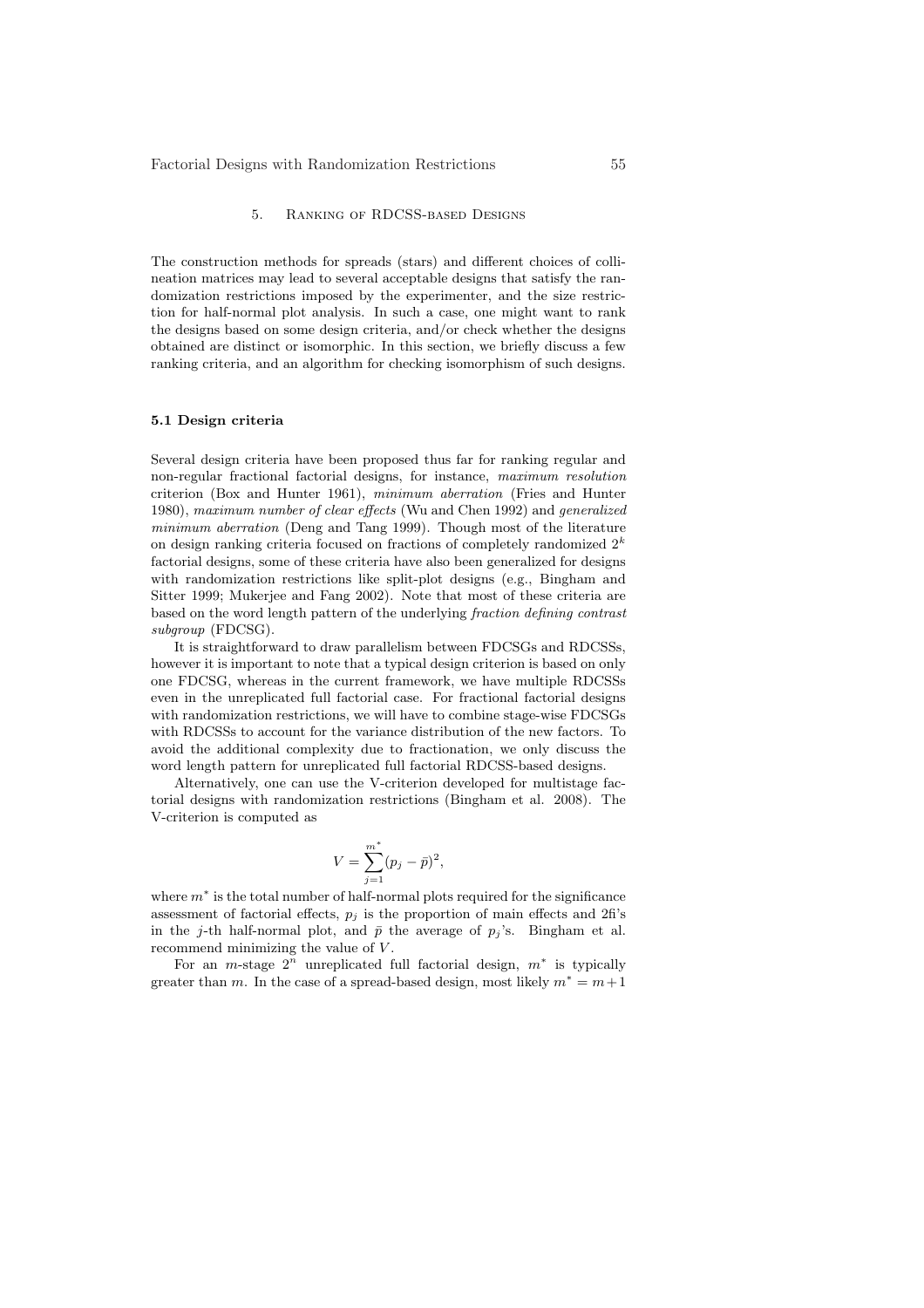(the additional half-normal plot corresponds to  $\mathcal{P}_n \backslash \{S_1 \cup \cdots \cup S_m\}$ ). For a star-based design,  $m^*$  can be  $m + 1$  or  $m + 2$ . If the number of rays  $\mu = m$ , then  $m^* = m + 1$  (*m* half-normal plots correspond to  $S_i \setminus \pi$ , and one halfnormal plot is required for the effects in the nucleus). On the other hand, if  $\mu > m$ , then  $m^* = m + 2$ , where the effects in the rays (excluding nucleus) not used for the RDCSSs are assessed separately.

Suppose the RDCSS at stage  $j$   $(1 \leq j \leq m)$  is characterized by  $S_j =$  $\langle \delta_1^{(j)}, \delta_2^{(j)}, ..., \delta_{t_j}^{(j)} \rangle$ , where  $\{\delta_1^{(j)}, \delta_2^{(j)}, ..., \delta_{t_j}^{(j)}\}$  is the set of  $t_j$  linearly independent *randomization factors* (or factorial effects) of  $\mathcal{P}_n$ . Let  $\mathcal{A}_d$  be the set of all admissible designs that satisfy the randomization restrictions imposed by the experimenter, and meet the size requirement for efficient analysis (i.e., six-seven effects per half-normal plot). Our objective is to rank the designs in  $\mathcal{A}_d$ . Note that the randomization restrictions imposed by the experimenter (e.g.,  $S_1 \supset \{A, B\}$  and  $S_2 \supset \{C\}$ ) characterizes parts of a few RDCSSs, and the remaining randomization factors  $(\delta_l^{(j)})$  can be varied to choose an optimal design under a specific criterion.

**Example 5.1** Consider the setup in Example 4.2, a three-stage  $2^6$  factorial experiment in 64 runs with randomization restrictions defined by  $S_1 \supset$  $\{A, B, C\}, S_2 \supset \{D, E\}$  and  $S_3 \supset \{F\}.$  From an analysis viewpoint, we should construct  $S_i$ 's such that  $|S_i| \geq 2^3 - 1$ , i.e., each  $S_i$  must have three linearly independent randomization factors. We also know that  $t(= 3)|n(= 6)$ , which guarantees the existence of a 2-spread of  $\mathcal{P}_6$  (e.g., in Tables 4.3 and 4.5). In this case, the set of all admissible designs is  $\mathcal{A}_d = \{S_1 = \langle A, B, C \rangle, S_2 =$  $\langle D, E, \delta_3^{(2)} \rangle, S_3 = \langle F, \delta_2^{(3)}, \delta_3^{(3)} \rangle$ , where  $\delta_3^{(2)}, \delta_2^{(3)}$  and  $\delta_3^{(3)}$  are chosen so that  $S_i$ 's are disjoint. All eligible options for  $\delta_3^{(2)}$  and  $\delta_2^{(3)}$  can be found systematically in the following manner:

- $\delta_3^{(2)} \in \mathcal{P}_6 \setminus \{ \langle D, E, S_1 \rangle \cup \langle D, E, F \rangle \},\$  and
- assuming  $\delta_3^{(2)}$  is known,  $\delta_2^{(3)} \in \mathcal{P}_6 \setminus {\{\langle F, S_1 \rangle \cup \langle F, S_2 \rangle\}}.$

There are more than one hundred designs in  $A_d$ . Let  $d_1 \in A_d$  be defined by  $\delta_3^{(2)} = AF, \delta_2^{(3)} = ACD$  and  $\delta_3^{(3)} = ABE$ . Then,

$$
S_1 = \{A, B, AB, C, AC, BC, ABC\},
$$
  
\n
$$
S_2 = \{D, E, DE, AF, ADF, AEF, ADEF\},
$$
  
\n
$$
S_3 = \{F, ACD, ACDF, ABE, ABEF, BCDE, BCDEF\},
$$

and  $\mathcal{P}_6 \backslash \{S_1 \cup S_2 \cup S_3\}$  contains the remaining 42 factorial effects (10- 2fi's, 15- 3fi's, 11-4fi's, 5- 5fi's and 1- 6fi). In this case  $m^* = 4$  half-normal plots are required for significance assessment of all factorial effects. In terms of Vcriterion, the distribution of  $p_i$  is:  $p_1 = 6/7, p_2 = 4/7, p_3 = 1/7, p_4 = 10/42$ , and hence  $V_{d_1} = 0.1065$ . Table 5.1 compares the values of V-criterion for four candidate designs (including  $d_1$ ) from  $\mathcal{A}_d$ .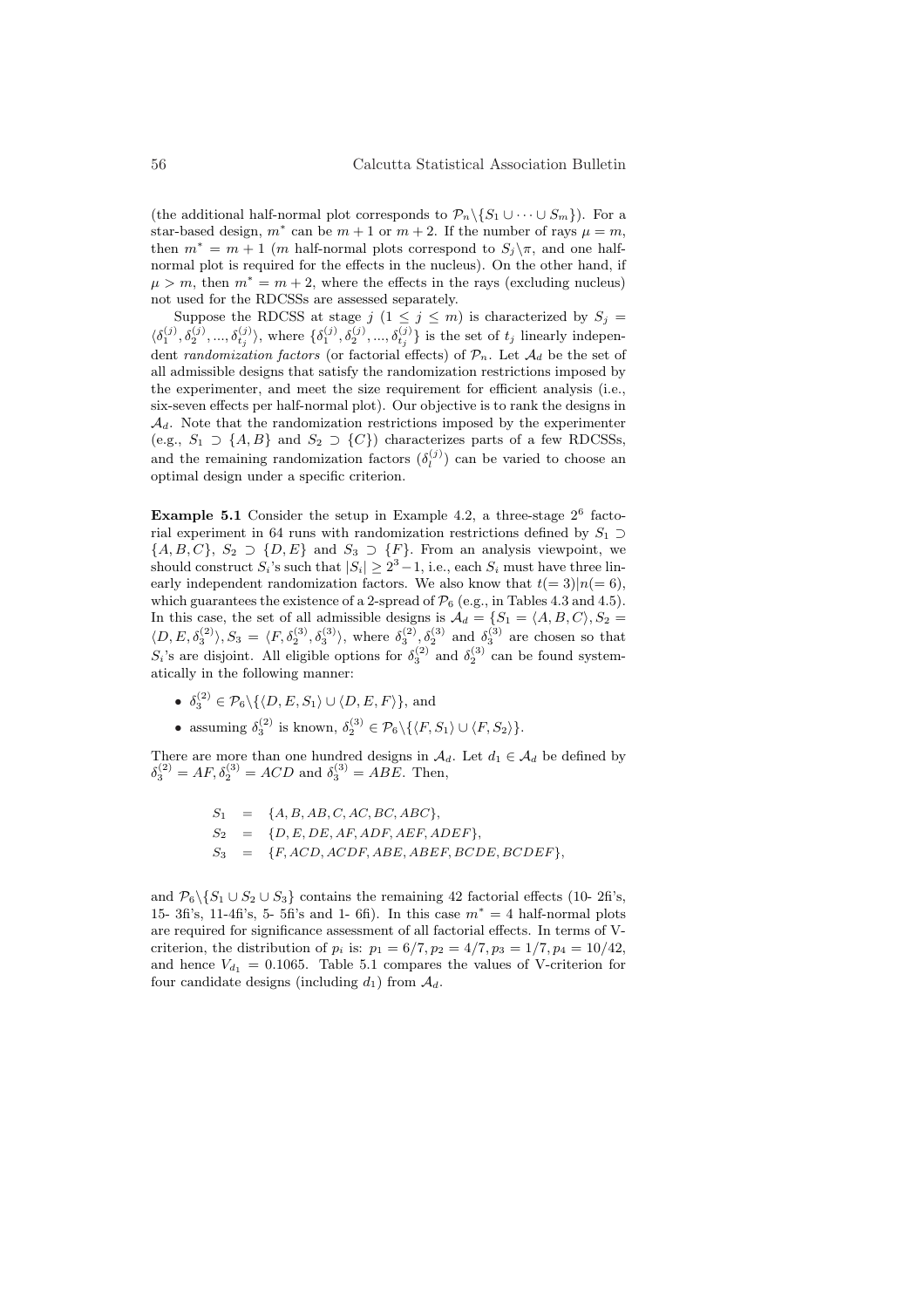V-criterion  $\delta_3^{(2)},\delta_2^{(3)},\delta_3^{(3)}$  $\frac{\text{V-criterion}}{0.1065}$  $d_1$  | AF, ACD, ABE | 0.1065  $d_2$  AF, ACD, ABCE 0.1065  $\begin{array}{c|c} d_3 & ABF,ACD, CDE & 0.0793 \ d_4 & ABF,ACD, ABCDEF & 0.0976 \end{array}$  $ABF, ACD, ABCDEF$  0.0976

Table 5.1 Ranking on a few three-stage  $2^6$  factorial designs using

Clearly,  $d_3$  is better than  $d_1, d_2$  and  $d_4$  in terms of V-criterion. We now look at full word length pattern of the RDCSSs of  $d_1, d_2, d_3$  and  $d_4$ for information like resolution and minimum aberration. For any  $d_i \in \mathcal{A}_d$  and  $j = 1, ..., m^*$ , let  $W_{*,j}^{d_i} = (w_{1,j}^{d_i}, ..., w_{n,j}^{d_i})$  be the word length pattern for *j*-th half-normal plot, where  $w_{k,j}^{d_i}$  denotes the number of words of length  $k$ (or  $k$ -factor interactions) on j-th half-normal plot. Then the word length pattern for all four designs are as follows:

$$
W_{*,1}^{d_1} = (3,3,1,0,0,0), W_{*,2}^{d_1} = (2,2,2,1,0,0), W_{*,3}^{d_1} = (1,0,2,3,1,0),
$$
  
\n
$$
W_{*,4}^{d_1} = (0,10,15,11,5,1),
$$
  
\n
$$
W_{*,1}^{d_2} = (3,3,1,0,0,0), W_{*,2}^{d_2} = (2,2,2,1,0,0), W_{*,3}^{d_2} = (1,0,2,3,1,0),
$$
  
\n
$$
W_{*,4}^{d_2} = (0,10,15,11,5,1),
$$
  
\n
$$
W_{*,1}^{d_3} = (3,3,1,0,0,0), W_{*,2}^{d_3} = (2,1,1,2,1,0), W_{*,3}^{d_3} = (1,1,3,2,0,0),
$$
  
\n
$$
W_{*,4}^{d_4} = (0,10,15,11,5,1),
$$
  
\n
$$
W_{*,1}^{d_4} = (3,3,1,0,0,0), W_{*,2}^{d_4} = (2,1,1,2,1,0), W_{*,3}^{d_4} = (1,0,3,1,1,1),
$$
  
\n
$$
W_{*,4}^{d_4} = (0,11,15,12,4,0).
$$

This example shows that if the word length patterns of two designs d and d' are same, then  $V_d = V_{d'}$ , for instance,  $w_{k,j}^{d_1} = w_{k,j}^{d_2}$  for all k. Note that the reverse is not necessarily true.

Example 5.2 Consider the setup of Example 4.3, where the objective was to construct a three-stage  $2^5$  split-lot design in 32 runs with randomization restriction defined by  $S_1 \supset \{A, B\}$ ,  $S_2 \supset \{C\}$  and  $S_3 \supset \{D, E\}$ . A design that meets the experimenter's restrictions and the size requirements is a balanced covering star  $St(5; 3; 4; 3)$  given by three rays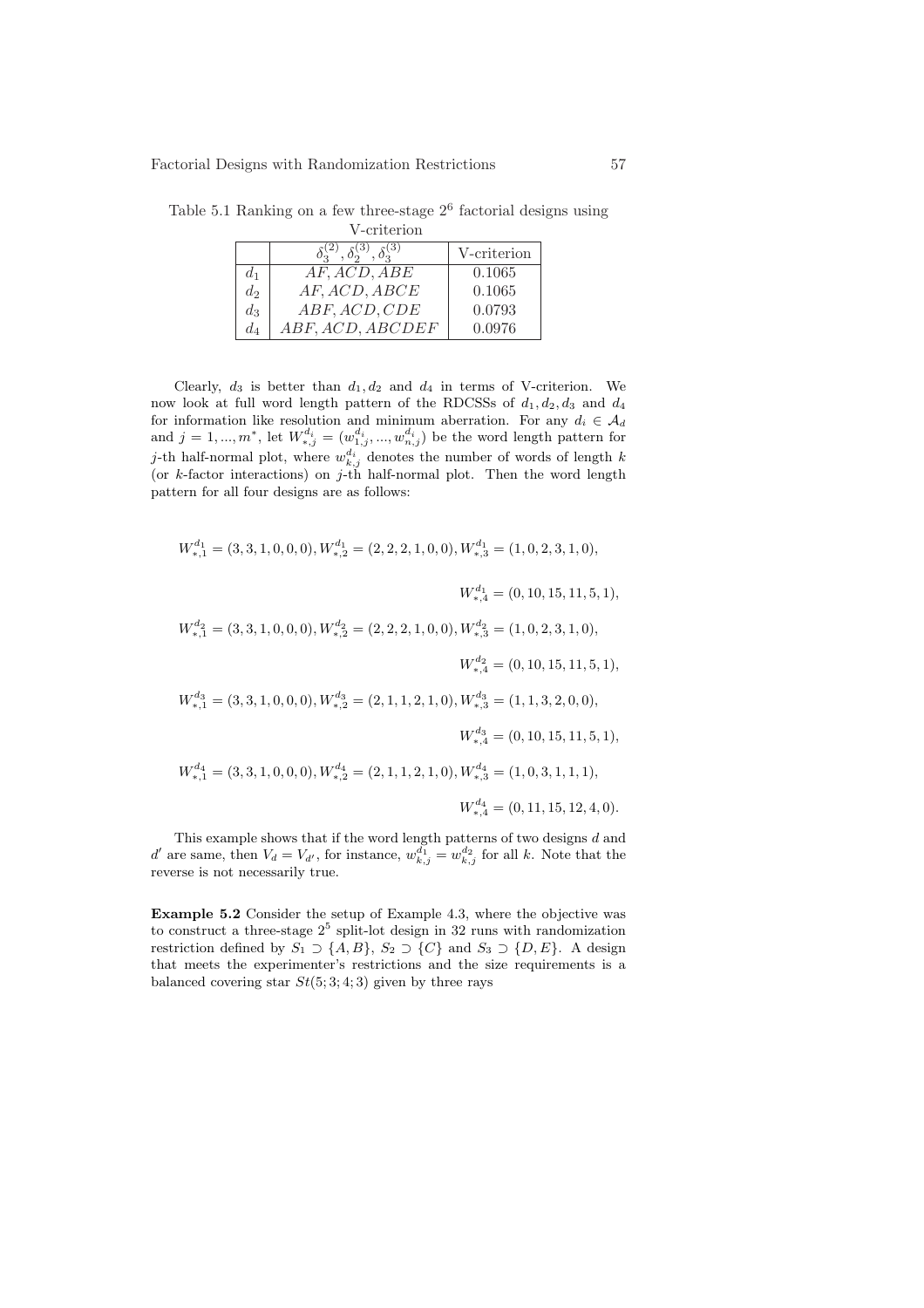- $S_1$  = {ACD, BCD, AB, ACE, DE, ABDE, BCE, CD, A, B, ABCD, ADE, CE, ABCE, BDE},
- $S_2 = \{ACD, BCD, AB, ACE, DE, ABDE, BCE, C, AD, BD, ABC, AE, CDE,$ ABCDE, BE},
- $S_3$  = {ACD, BCD, AB, ACE, DE, ABDE, BCE, D, AC, BC, ABD, ACDE, E, ABE, BCDE},

and the nucleus  $\pi = \{ACD, BCD, AB, ACE, DE, ABDE, BCE\}$ . For this design,  $m^* = 4$  (three half-normal plots for  $S_j \setminus \pi, j = 1, 2, 3$ , and the fourth one for the nucleus). The distribution of  $p_j$  is:  $p_1 = 4/8, p_2 = 5/8, p_3 = 4/8$ and  $p_4 = 2/7$ , and thus  $V = 0.0198$ . The word length pattern for this design is

 $W_{*,1} = (2, 2, 2, 2, 0), W_{*,2} = (1, 4, 2, 0, 1), W_{*,3} = (2, 2, 2, 2, 0), W_{*,4} = (0, 2, 4, 1, 0).$ 

It turns out that there is a unique design based on  $St(5; 3; 4; 3)$  that meets the experimenter's restriction:  $S_1 \supset \{A, B\}, S_2 \supset \{C\}$  and  $S_3 \supset \{D, E\},$ and allow the significance assessment of all factorial effects in  $\mathcal{P}_5$ .

In this paper we have only presented the generalization of the word length pattern for RDCSS-based designs, and not for specific design criteria like maximum resolution, generalized minimum aberration, maximum estimation capacity etc. There are several ways to combine the information in these word length patterns for coming up with design criteria similar to the usual fractional factorial designs. However, there are a few important points worth noting. For any given design  $d_i$ , all  $W_{*,j}^{d_i}$ 's are not independent. This dependence is introduced due to the total number of k-factor interactions:  $\sum_{j=1}^{m^*} w_{k,j}^{di} = {n \choose k}$  for all  $1 \le k \le n$ . More importantly, the randomization restrictions are often imposed on the main effects (or basic factors) which leads to non-zero values of  $w_{1,j}^{d_i}$  that correspond to  $S_1, ..., S_m$ . Consequently, it is undesirable to sequentially minimize  $w_{k,j}^{d_i}, k = 1, ..., n$  (a basis for most of the efficient design criteria based on FDCSGs).

# 5.2 Isomorphism check

Since stars are generalizations of spreads, we will focus on the isomorphism of stars (particularly the balanced case). Similar results on spreads can easily be deduced, and are also generalizable for mixed cases. Suppose we wish to check isomorphism of two balanced covering stars  $St(n; \mu; t; t_0)$  of  $\mathcal{P}_n = PG(n-1, 2)$ . Similar to regular factorial designs, the isomorphism check algorithm for stars and spreads has two main parts: (a) check for the relabeling of factors and factor combinations (i.e., points of  $\mathcal{P}_n$ ), and (b) check for the rearrangement (or equivalence) of the factorial effects in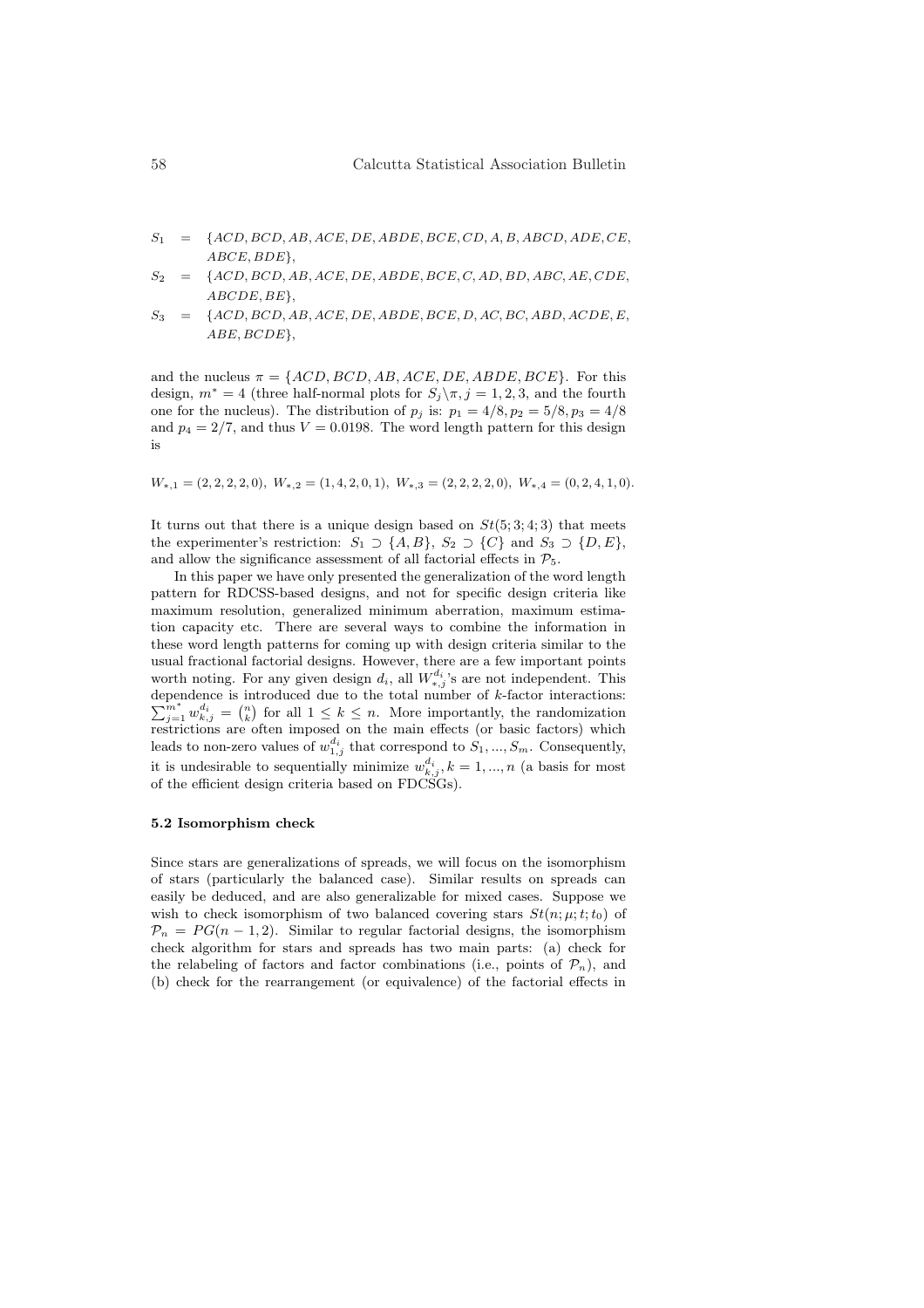RDCSSs (or rays). We use collineation matrices to relabel the factorial effects of  $\mathcal{P}_n$ .

**Definition 5.1** Two balanced covering stars  $St(n; \mu; t; t_0)$  of  $\mathcal{P}_n = PG(n - \mu)$ 1, 2) (denoted by  $\Omega_1$  and  $\Omega_2$ ) are said to be equivalent (i.e.,  $\Omega_1 \equiv \Omega_2$ ) if and only if, for every  $f_i^* \in \Omega_1$ ,  $\exists g_j^* \in \Omega_2$  such that  $f_i^* = g_j^*$ . Furthermore,  $\Omega_1$ and  $\Omega_2$  are said to be isomorphic (i.e.,  $\Omega_1 \cong \Omega_2$ ) if and only if, there exists a collineation matrix C of  $\mathcal{P}_n$  such that  $\mathcal{C} \cdot \Omega_1 \equiv \Omega_2$ .

Rearrangement of the factorial effects within a ray and changing the order of the rays generate equivalent stars. From Definition 5.1, equivalence check is an important step in checking isomorphism of stars. Let  $\mathcal{E}(\Omega)$  denote the equivalence class of a star  $\Omega$ . Then, for a balanced covering star  $\Omega$  =  $St(n; \mu; t; t_0)$  of  $\mathcal{P}_n$ , the size of the equivalence class of  $\Omega$  is  $|\mathcal{E}(\Omega)| = \mu!$ .  $[(2^t - 1)!]^{\mu}$ , where  $\mu = (2^{n-t_0} - 1)/(2^{t-t_0} - 1)$ . That is, for every collineation matrix in  $\mathcal{C}_n$  (with  $|\mathcal{C}_n| = \prod_{i=1}^n (2^n - 2^{i-1})$ ), one may have to make  $|\mathcal{E}(\Omega_1)|$ many comparisons to verify  $\mathcal{C} \cdot \Omega_1 \equiv \Omega_2$ , which can be computationally very intensive. We propose several techniques for reducing the computational burden.

For checking equivalence of stars (or spreads) we propose a prime representation ( $\Lambda$ ) of the assigning points of  $\mathcal{P}_n$ . It starts with sorting the points in Yates order, and then assigning the  $i$ -smallest prime number to the  $i$ -th point of  $\mathcal{P}_n$ . As a result, a  $(t-1)$ -flat  $f^*$  of  $\mathcal{P}_n$  is represented by the product of the primes that corresponds to the elements of  $f^*$ . For example, the sorted elements of  $\mathcal{P}_3$  are  $\{A, B, AB, C, AC, BC, ABC\}$ , with the prime representation:  $A \rightarrow 2$ ,  $B \rightarrow 3$ , ...,  $ABC \rightarrow 17$ . Furthermore, for  $f^* = \{AB, AC, BC\}$ ,  $\Lambda(f^*) = 5 \cdot 11 \cdot 13 = 715$ . Note that the unique-prime-factorization theorem facilitates the reverse identification of elements of  $f^*$  given the value of  $\Lambda(f^*)$ . This approach is efficient for equivalence check because we only need a sequence of  $\mu$  scalars, instead of an array of vectors, to characterize a star.

The number of collineation checks can be reduced using Lemma 3.2 which establishes a one-to-one correspondence between the existence of a balanced covering star  $St(n; \mu; t; t_0)$  of  $\mathcal{P}_n$  and a  $(t - t_0 - 1)$ -spread of  $\mathcal{P}_{n-t_0}$ . This correspondence can be further strengthened for isomorphism as well. For checking the isomorphism of  $\Omega_1$  and  $\Omega_2$ , we can assume  $\pi_1 \equiv \pi_2$  without loss of generality (otherwise, a relabeling can be used to enforce  $\pi_1 \equiv \pi_2$ ).

**Lemma 5.1** Let  $\Omega_1$  and  $\Omega_2$  be two balanced stars  $St(n; \mu; t; t_0)$  of  $PG(n -$ 1, 2) with the same nucleus  $\pi$ . Then,  $\Omega_1 \cong \Omega_2$  if and only if  $\psi_1 \cong \psi_2$ , where  $\psi_1$  and  $\psi_2$  are  $(h-1)$ -spreads of  $PG(u-1,2)$ , such that  $\Omega_j = \psi_j \times \pi$  for  $j = 1, 2, h = t - t_0$  and  $u = n - t_0$ .

Lemma 5.1 implies that the maximum number of collineation checks for checking the isomorphism of  $\Omega_1$  and  $\Omega_2$  is  $|\mathcal{C}_{n-t_0}|$ , which is often much smaller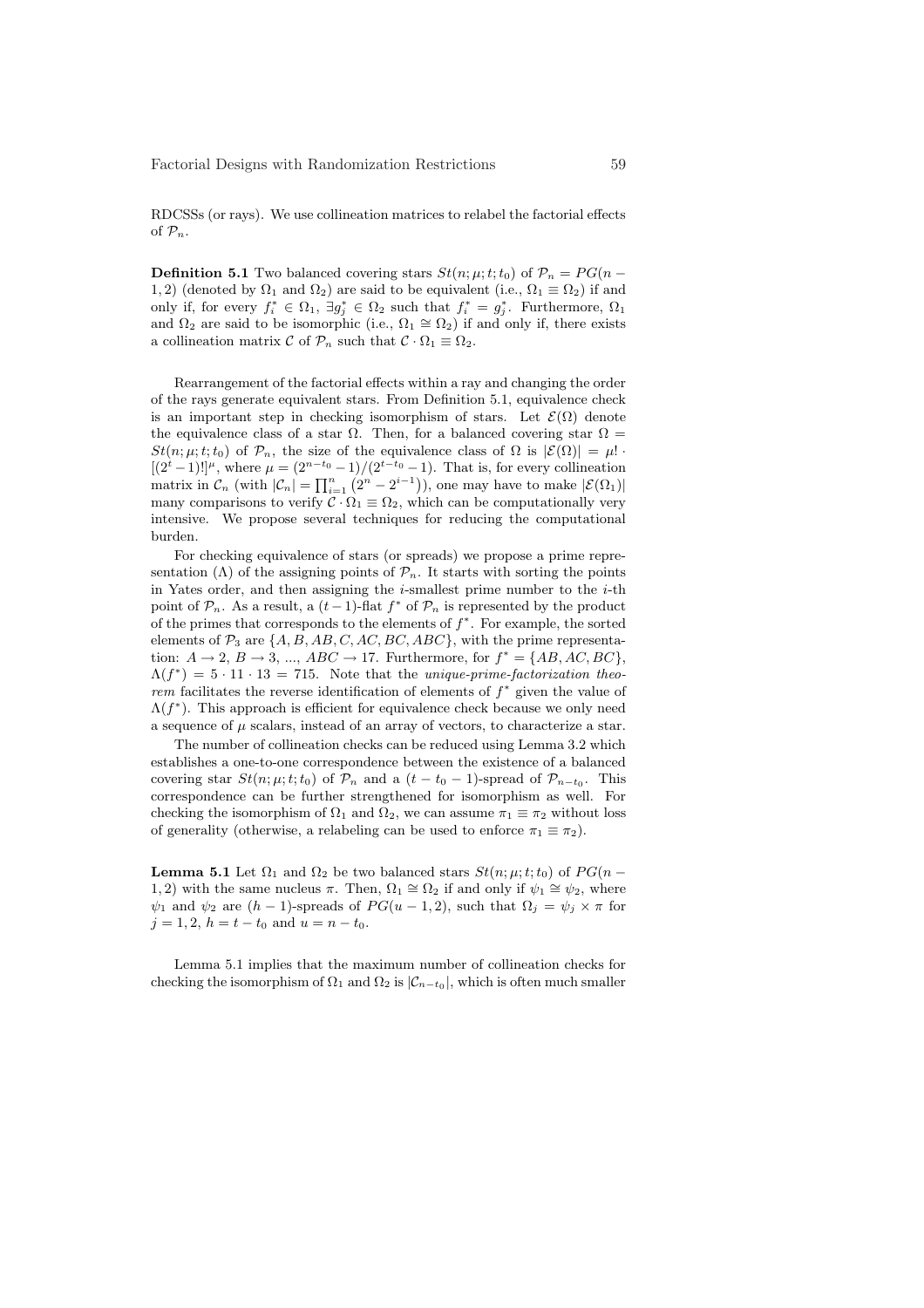than  $|\mathcal{C}_n|$  (by a factor of  $2^{t_0 \cdot (n-t_0)} \cdot \prod_{i=1}^{t_0} (2^n - 2^{i-1})$ ). For instance, if  $n = 6$ ,  $t = 4$  and  $t_0 = 2$ ,  $|\mathcal{C}_{n-t_0}| = 20160$ , whereas  $|\mathcal{C}_n| = 20158709760$ . For Example 5.1,  $n = 5$ ,  $t = 4$ ,  $t_0 = 3$ , and thus  $|\mathcal{C}_{n-t_0}| = 6$  and  $|\mathcal{C}_n| = 9999360$ . Next, we propose a technique of reducing this search space further.

A necessary condition for  $C \in \mathcal{C}_{n-t_0}$  that establishes  $\psi_1 \cong \psi_2$  (i.e.,  $C \cdot \psi_1 \equiv$  $\psi_2$ ) is that every  $f \in \psi_1$  maps to a unique  $g \in \psi_2$  such that  $\mathcal{C} \cdot f = g$ . Since  $\psi_1$  is a  $(h-1)$ -spread of  $PG(u-1,2)$ , every flat in  $\psi_1$  contains h linearly independent basis elements (or factorial effects). Thus, a set of  $u/h$  linearly independent flats of  $\psi_1$  is sufficient for defining the required C that would establish  $\psi_1 \cong \psi_2$ . Let  $\mathcal{D} \subseteq \mathcal{C}_{n-t_0}$  be the set of collineations that map  $u/h$ flats of  $\psi_1$  to  $\psi_2$ . Then D contains all collineations that establish  $\psi_1 \cong \psi_2$ , and

$$
|\mathcal{D}| = \binom{\mu}{u/h} \cdot (u/h)! \cdot |\mathcal{C}_h|^{(u/h)}.
$$

For the example,  $n = 6, t = 4$  and  $t_0 = 2$ ,  $|\mathcal{C}_{n-t_0}| = 20160$ , whereas  $|\mathcal{D}| =$ 720 (another substantial reduction in the number of checks). In general,  $|\mathcal{D}|$  <  $|\mathcal{C}_{t-t_0}|$  if  $h \geq 2$ . For Example 5.2, the size of  $\mathcal D$  is the same as that of  $\mathcal{C}_{n-t_0}$  as  $h=1$ .

The isomorphism check algorithm presented here checks whether or not two balanced covering stars (or spreads if  $t_0 = 0$ ) of  $\mathcal{P}_n$  are isomorphic to each other. Finding all non-isomorphic stars would require generating all possible stars  $St(n; t_1, ..., t_n; t_0)$ , which is a non-trivial problem. It is known that all balanced spreads of  $PG(n-1, 2)$  for  $n \leq 5$  are isomorphic to each other, there exist 131044 non-isomorphic 1-spreads of  $\mathcal{P}_6$  (Mateva and Topalova 2009), and all 2-spreads of  $P_6$  are isomorphic to each other (Topalova and Zhelezova 2009).

### 6. Concluding Remarks

In this paper we discussed an RDCSS-based approach for unifying factorial designs with multiple randomization restrictions. For the simplicity of examples and popularity in industrial experiments the results and algorithms presented here focus on  $PG(n-1,2)$ , however, the theoretical results can easily be generalized for  $PG(n-1,q)$  (more precisely, all existence results would be the same except the sizes of the spreads and stars).

To date, there have been a few other attempts to unify such multistage factorial designs, for instance, Patterson and Bailey (1978) used design keys, Nelder (1965a, b) developed simple block structure, Speed and Bailey (1982) developed it further to orthogonal block structure and used association schemes, and Butler (2004) proposed grid representations. One can establish parallelism between many of these approaches with the spread-based design, however, we believe that the star-based designs are more powerful.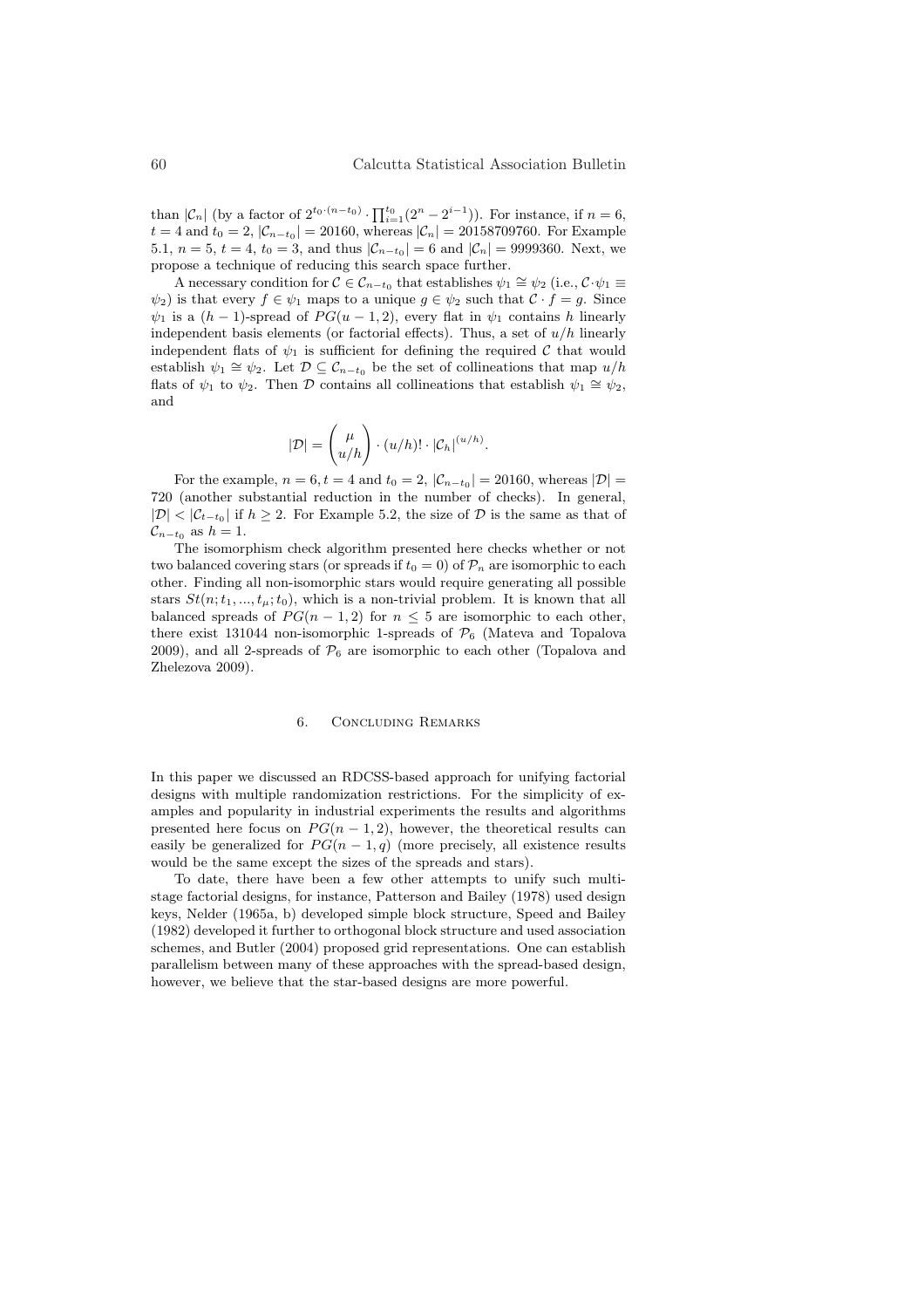When checking equivalence of stars (or spreads), a bitstring representation of  $\mathcal{P}_n$  can be used as an alternative to the prime representation  $(\Lambda)$ , which can be more efficient in some cases. We believe that the number of collineation checks can also be reduced further when checking isomorphism of mixed spreads and unbalanced stars of  $\mathcal{P}_n$ .

# **REFERENCES**

- Addelman, S. (1964). Some two-level factorial plans with split plot confounding Technometrics, 6 253-258.
- Batten, L. M. (1997). Combinatorics of finite geometries. Cambridge University Press, 2nd edition, Cambridge, UK.
- Bingham, D.R., Schoen, E.D. and Sitter, R.R. (2004). Designing Fractional Factorial Split-Plot Experiments with Few Whole-Plot Factors, J. Royal Statist. Soci. 53 325-339.
- Bingham, D. and Sitter, R. R. (1999). Minimum-aberration two-level fractional factorial split-plot designs. Technometrics 41 62-70.
- Bingham, D., Sitter, R., Kelly, E., Moore, L., and Olivas, J. D. (2008). Factorial designs with multiple levels of randomization. Statist. Sinica 18 493-513.
- Bisgaard, S. (1994). A note on the defnition of resolution for blocked  $2^{k-p}$ designs. Technometrics 36 308-311.
- Box, G. E. P. and Hunter, J. S. (1961). The  $2^{p-k}$  fractional factorial designs. Part II. Technometrics 3 449-458.
- Coxeter, H. S. M. (1974). Projective geometry. University of Toronto Press, Toronto, Ont., second edition.
- Deng, L. Y. and Tang, B. (1999). Generalized resolution and minimum aberration criteria for Plackett-Burman and other nonregular factorial designs. Statist. Sinica 9 1071-1082.
- Fries, A. and Hunter, W. G. (1980). Minimum aberration  $2^{k-p}$  designs. Technometrics 22 601-608.
- Hirschfeld, J. W. P. (1998). Projective geometries over finite fields. Oxford Univ. Press.
- Mateva, Z. and Topalova, S. (2009). Line spreads of  $PG(5, 2)$ , J. Combinatorial Designs 17 90-102.
- Mee, R. W. and Bates, R. L. (1998). Split-lot designs: experiments for multistage batch processes. Technometrics 40 127-140.
- Miller, A. (1997). Strip-plot configurations of fractional-factorials. Technometrics 39 153-161.